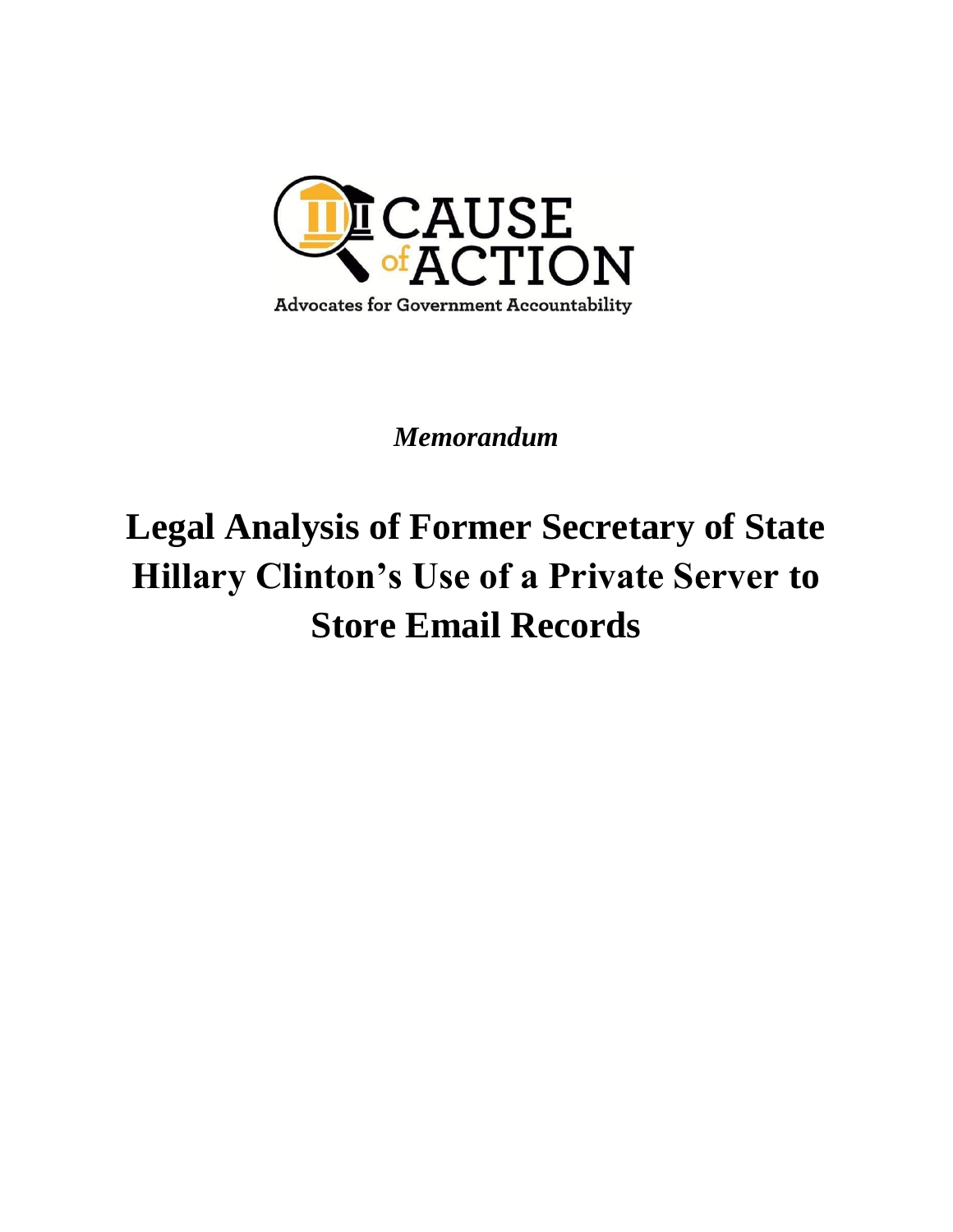# Table of Contents

| I.   |                                                                                      |                                                                                                                                             |
|------|--------------------------------------------------------------------------------------|---------------------------------------------------------------------------------------------------------------------------------------------|
| II.  |                                                                                      |                                                                                                                                             |
|      | A.                                                                                   | Former Secretary Clinton Used a Private Server and Email Account to                                                                         |
|      | <b>B.</b>                                                                            | The National Archives and Record Administration Did Not Authorize<br>Former Secretary Clinton To Store Record Emails on a Private Server3   |
|      | $\mathcal{C}$ .                                                                      | The State Department Sought Former Secretary Clinton's Emails when It<br>Realized It Could Not Respond fully to Document Requests from the  |
|      | D.                                                                                   | The Email Records Created and Received by Former Secretary Clinton<br>Were Not Automatically Archived in the State Department Recordkeeping |
| III. | The Management and Preservation of Records During and After Hillary Clinton's Tenure |                                                                                                                                             |
|      | A.                                                                                   | The Federal Records Act and Its Implementing Regulations Govern the<br>Creation, Preservation and Disposal of Federal Records11             |
|      | <b>B.</b>                                                                            | Although Not Categorically Prohibited, the Use of Private Emails for<br>Official Government Business Is Regulated To Ensure Proper          |
|      | $C$ .                                                                                | The State Department Implements Its Federal Records Obligations<br>through Regulations Set Forth in Its Foreign Affairs Manual, Which       |
|      | D.                                                                                   | Exclusive Control over and Destruction of Official Email Records                                                                            |
|      | Ε.                                                                                   | Use of a Private Server and Destruction of Official Email Records<br>Implicate other Provisions of Federal Criminal Law21                   |
|      |                                                                                      | 1.                                                                                                                                          |
|      |                                                                                      | 2.                                                                                                                                          |
| IV.  |                                                                                      |                                                                                                                                             |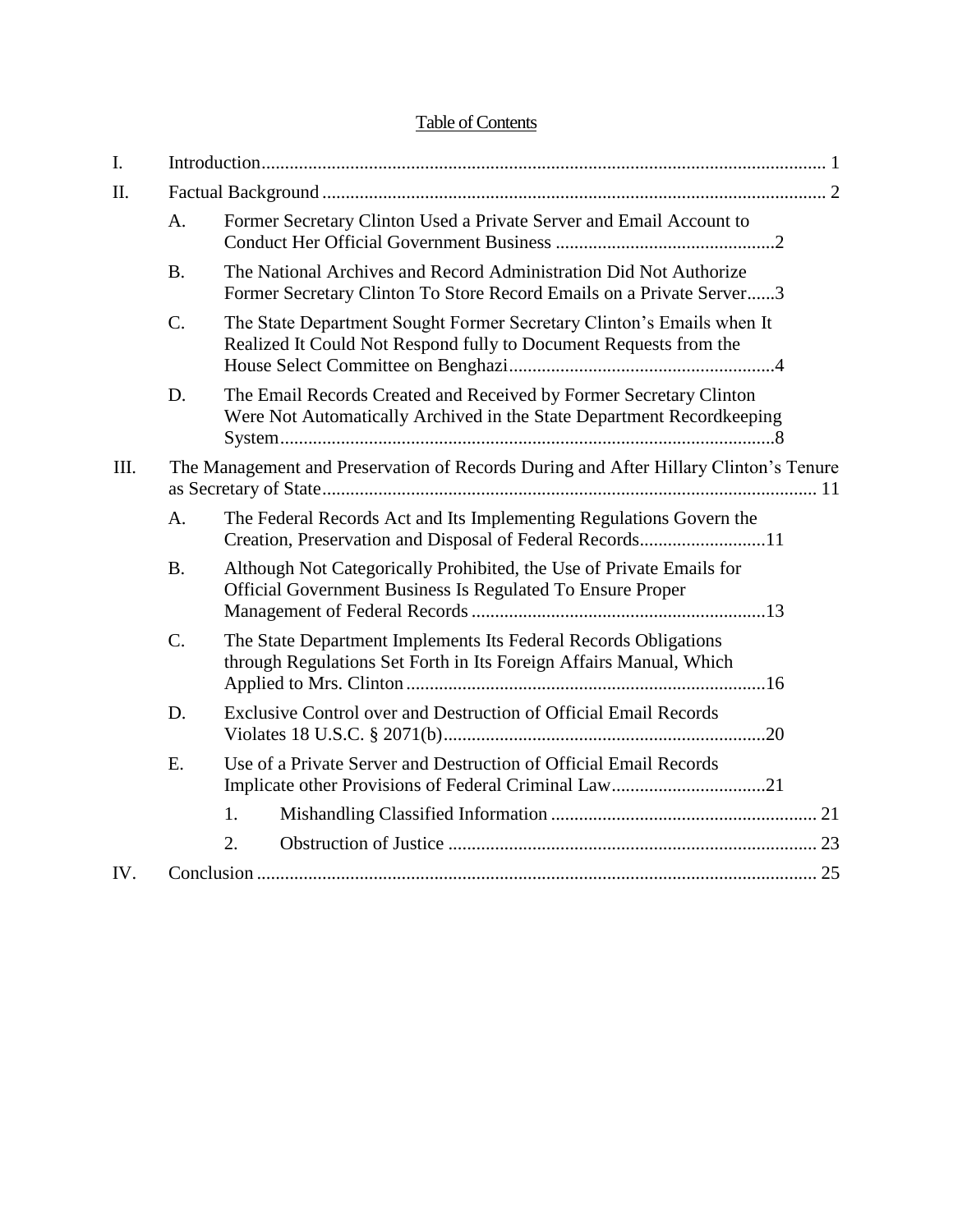

#### MEMORANDUM

To: Interested Parties From: Cause of Action Subject: Legal Analysis of Former Secretary of State Hillary Clinton's Use of a Private Server to Store Email Records Date: August 24, 2015

#### **I. Introduction**

 $\overline{a}$ 

On August 24, 2015, former Attorney General Michael Mukasey stated on national television that there are criminal laws in place that would disqualify former Secretary of State Hillary Clinton from holding any office under the United States if a jury were to find her guilty of removing and subsequently destroying public records.<sup>1</sup> Prior to these statements, General Mukasey authored an opinion piece in the *Wall Street Journal* noting, "the law relating to public records generally makes it a felony for anyone having custody of a 'record or other thing' that is 'deposited with . . . a public officer' to 'remove' or 'destroy' it, with a maximum penalty of three years. Emails are records, and the secretary of state is a public officer and by statute their custodian."<sup>2</sup>

To date, no analysis has reviewed the factual and legal arguments behind the former Attorney General's claims. This memorandum analyzes the legal implications of Mrs. Clinton's use of a private server and email account for official government business while serving as Secretary of State from January 21, 2009 to February 1, 2013. As described below, based upon facts publicly disclosed and consistent with General Mukasey's conclusions, the manner in which former Secretary Clinton stored official email correspondence during her tenure as Secretary of State, and her conduct with those emails subsequent to her resignation, trigger applicable laws and regulations relating to federal records and also raise criminal concerns, with at least one applicable penalty being the disqualification from holding the office of President. In addition, her control of federal records through the use and maintenance of a private server and email account that were not linked to any official recordkeeping system undermined the proper

<sup>1</sup> *See* Transcript, MSNBC *Morning Joe* (Aug. 24, 2015), *available at* http://goo.gl/na0GM4. *See also* 18 U.S.C. § 2071.

<sup>2</sup> Michael B. Mukasey, *Clinton Defies the Law and Common Sense*, Wall St. J. (Aug. 14, 2015), http://goo.gl/bhk7AC.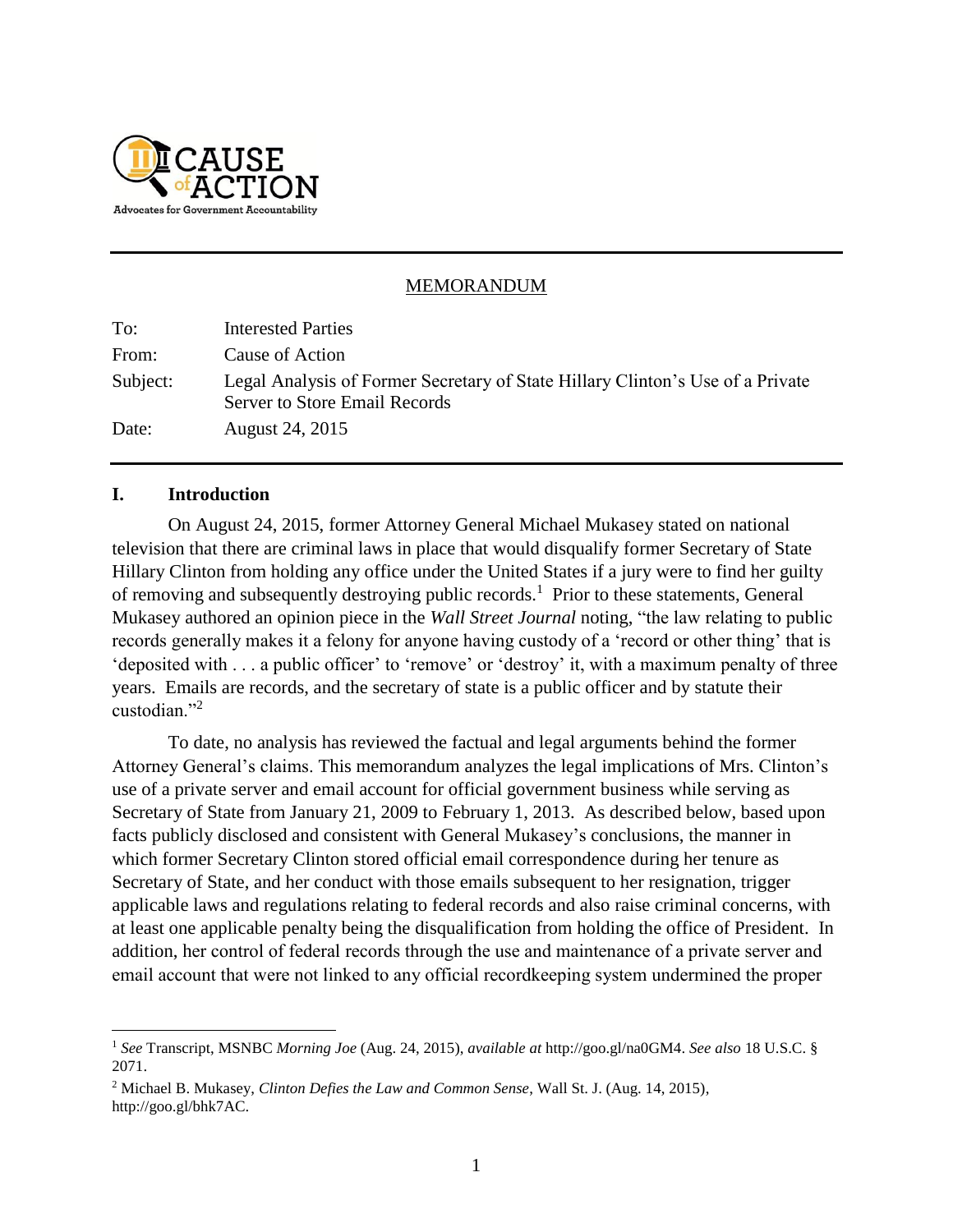functioning of the Freedom of Information Act and the Congressional investigation into the Benghazi terrorist attack.

# **II. Factual Background**

### <span id="page-3-0"></span>**A. Former Secretary Clinton Used a Private Server and Email Account to Conduct Her Official Government Business**

On March 2, 2015, the *New York Times* reported that Hillary Clinton, while serving as Secretary of State, exclusively used a private email account to conduct government business and that neither she nor her aides took actions to have those emails preserved in the State Department's official recordkeeping system at the time.<sup>3</sup> Mrs. Clinton responded to that report eight days later through a press conference and a written statement issued March 10, 2015, in which she denied any wrongdoing but did admit to using a private email account housed on a private server over which she maintained exclusive control.<sup>4</sup> She also claimed to have turned over printed copies of all of her work-related emails to the State Department on December 5, 2014 (22 months after she resigned from office). According to her written statement, this production represented 30,490 emails "sent and received by Secretary Clinton from March 18, 2009 to February 1, 2013" for a total of 55,000 printed pages.<sup>5</sup> Mrs. Clinton further claimed that approximately 90 percent of these emails were contemporaneously captured by the State Department's record-keeping system because "they were sent to or received by 'state.gov' accounts."<sup>6</sup> Her server housed an additional 31,839 emails, which Mrs. Clinton says she determined to be personal and private.<sup>7</sup> In her oral statements, Mrs. Clinton stated that these emails had been deleted from her server.<sup>8</sup> In a subsequent letter written on March 27, 2015 to Trey Gowdy, Chairman of the House Select Committee on Benghazi, Mrs. Clinton's lawyer, David Kendall, explained that Mrs. Clinton had deleted all of her emails from her tenure as

<sup>4</sup> *See* Hunter Walker & Colin Campbell, *Hillary Clinton: 'It would have been better' if I used official email*, Business Insider (Mar. 10. 2015), http://goo.gl/cfTwm5; Laura Meckler & Josh Dawsey, *Hillary Clinton Says It Would Have Been 'Smarter' to Use Government Email*, Wall St. J. (Mar. 10, 2015), http://goo.gl/alHbzI; Catalina Camia & Martha T. Moore, *Hillary Clinton defends use of private e-mail*, USA Today (Mar. 10, 2015), http://goo.gl/rFv32Z; *Statement from the Office of Former Secretary Clinton* (Mar. 10, 2015), *available at*  http://goo.gl/wtSQ9e; *Complete text of Hillary Clinton's remarks on e-mails, Iran*, Wash. Post (Mar. 10, 2015), http://goo.gl/hH83r9. On July 13, 2015, an additional written response to the email scandal was posted to Hillary Clinton's official campaign website. *See* The Facts About Hillary Clinton's Emails,

https://www.hillaryclinton.com/p/briefing/factsheets/2015/07/13/email-facts/.

<span id="page-3-1"></span> $\overline{a}$ <sup>3</sup> Michael S. Schmidt, *Hillary Clinton Used Personal Email Account at State Dept., Possibly Breaking Rules, N.Y.* Times (Mar. 2, 2015), http://goo.gl/wma5Jf.

<sup>5</sup> *Statement from the Office of Former Secretary Clinton*, *supra* note [4,](#page-3-0) at 2. Mrs. Clinton claims that before March 18, 2009 she continued to use the email account she had used while serving in the Senate but that she no longer had access to that account. *Id.* On May 21, 2015, it was reported that the National Archives and Record Administration had determined that 1,246 of these emails were deemed personal rather than federal records. Lauren French, *More than 1,000 Clinton emails deemed 'personal,'* Politico (May 21, 2015), http://goo.gl/168jQf.

<sup>6</sup> *Statement from the Office of Former Secretary Clinton*, *supra* note [4,](#page-3-0) at 2.

<sup>7</sup> *Id.* at 4.

<sup>8</sup> *See* Alexandra Jaffe & Dan Merica, *Hillary Clinton: I used one email 'for convenience,'* CNN (Mar. 11, 2015), http://goo.gl/QfWomn.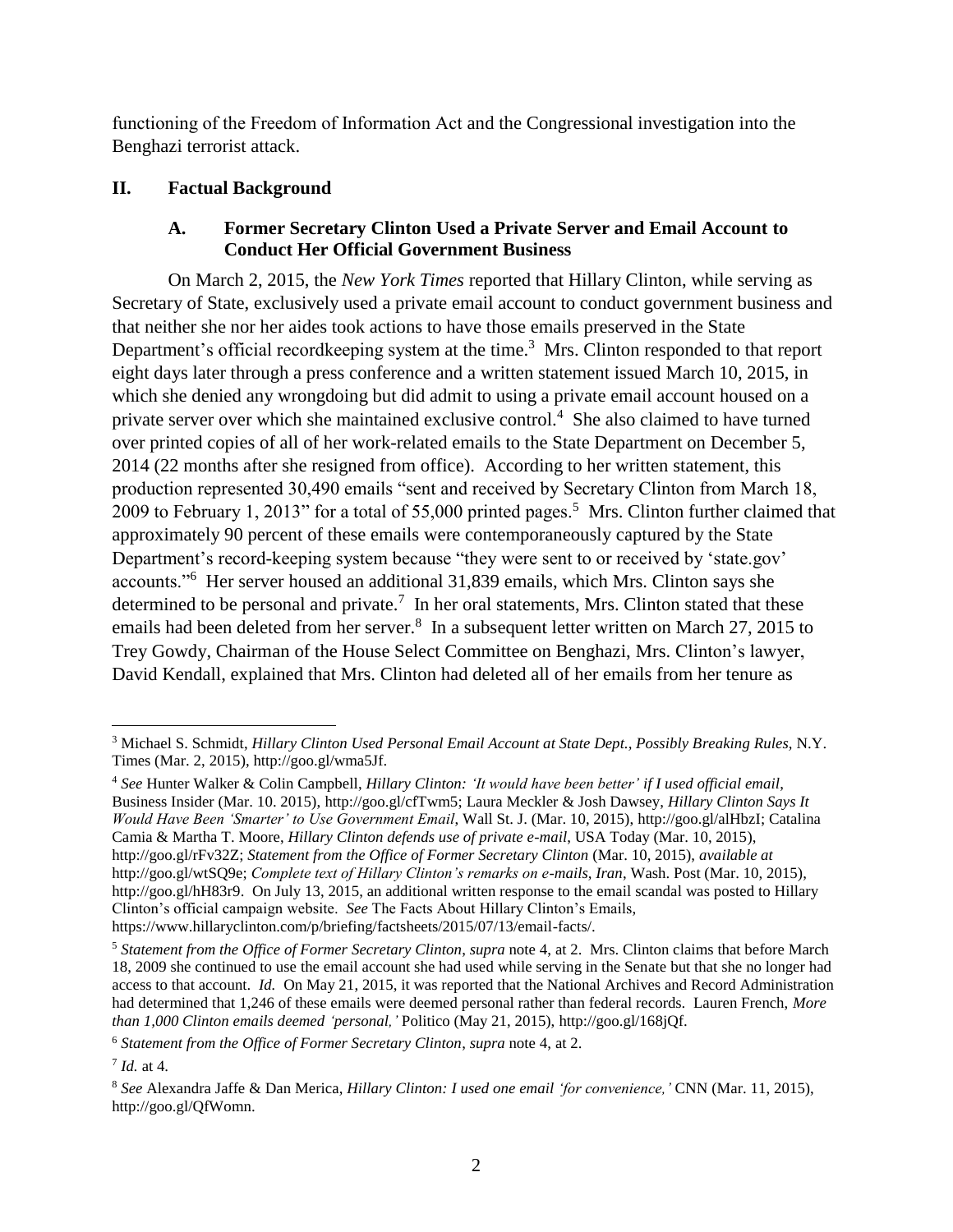Secretary of State such that "no e-mails from hdr22@clintonemail.com reside on the server or on any back-up systems associated with the server."<sup>9</sup>

### <span id="page-4-1"></span>**B. The National Archives and Record Administration Did Not Authorize Former Secretary Clinton To Store Record Emails on a Private Server**

Concerned by the events described in the March 2, 2015 *New York Times* article, the National Archives and Records Administration (NARA), the federal agency in charge of overseeing federal records management, wrote to the State Department on March 3, 2015 expressing its concern that "Federal records may have been alienated from the Department of State's official recordkeeping system" and asking, pursuant to its statutory authority, that the State Department submit a report within 30 days detailing "how these records were managed and the current status of these records."<sup>10</sup> Federal statutes and regulations define the term "alienation" in terms of "allowing a record to leave the custody of a Federal agency without the permission of the Archivist of the United States."<sup>11</sup> This letter thus demonstrates, among other things, that NARA had not given Mrs. Clinton or the State Department permission to house or archive her official email records on a private server.

<span id="page-4-0"></span>The State Department responded to NARA on April 2, 2015.<sup>12</sup> The two-page report and accompanying exhibits highlight the State Department's policies regarding the creation and retention of email records and explain that the State Department was aware that former Secretary Clinton had used a "non-government" email account during her tenure, although the report does not indicate by what authority or authorization, if any, she did so.<sup>13</sup> The report also noted that on October 28, 2014 the State Department had requested Mrs. Clinton (together with the most recent former Secretaries of State) to supply it with copies of any federal records in her

<sup>13</sup> *Id.* at 2.

<sup>9</sup> Letter from David E. Kendall, Lawyer for Hillary Clinton, to Trey Gowdy, Chairman of the H. Select Comm. on Benghazi, at 6 (Mar. 27, 2015), *available at* http://goo.gl/jXpS5x.

<sup>&</sup>lt;sup>10</sup> Letter from Paul M. Wester, Jr., Chief Records Officer, NARA, to Margaret P. Grafeld, Deputy Assistant Sec'y for Global Info. Servs, Bureau of Admin., U.S. Dep't of State (Mar. 3, 2015), *available at* http://goo.gl/8Bys0x; *see also* Michael S. Schmidt, *State Department Is Asked to Explain Handling of Hillary Clinton's Emails*, N.Y. Times (Mar. 18, 2015), http://goo.gl/9j7x8O.

<sup>11</sup> 36 C.F.R. 1230.3(b); *see also id.* § 1228.100(a) ("The Archivist of the United States and heads of Federal agencies are responsible for preventing the alienation or unauthorized destruction of records, including all forms of mutilation. Records may not be removed from the legal custody of Federal agencies or destroyed without regard to the provisions of agency records schedules (SF 115 approved by NARA or the General Records issued by NARA)."); 44 U.S.C. § 3105 ("The head of each Federal agency shall establish safeguards against the removal or loss of records he determines to be necessary and required by regulations of the Archivist. Safeguards shall include making it known to officials and employees of the agency—(1) that records in the custody of the agency are not to be alienated or destroyed except in accordance with sections 3301–3314 of this title[.]"); *id.* § 3106(a) ("The head of each Federal agency shall notify the Archivist of any actual, impending, or threatened unlawful removal, defacing, alteration, corruption, deletion, erasure, or other destruction of records in the custody of the agency, and with the assistance of the Archivist shall initiate action through the Attorney General for the recovery of records the head of the Federal agency knows or has reason to believe have been unlawfully removed from that agency, or from another Federal agency whose records have been transferred to the legal custody of that Federal agency.").

<sup>&</sup>lt;sup>12</sup> Letter from Margaret P. Grafeld, Deputy Assistant Sec'y for Global Info. Servs., Bureau of Admin., U.S. Dep't of State, to Paul M. Wester, Jr., Chief Records Officer, NARA (Apr. 2, 2015) ("State Dep't Report to NARA"), *available at* http://goo.gl/4HbmLl.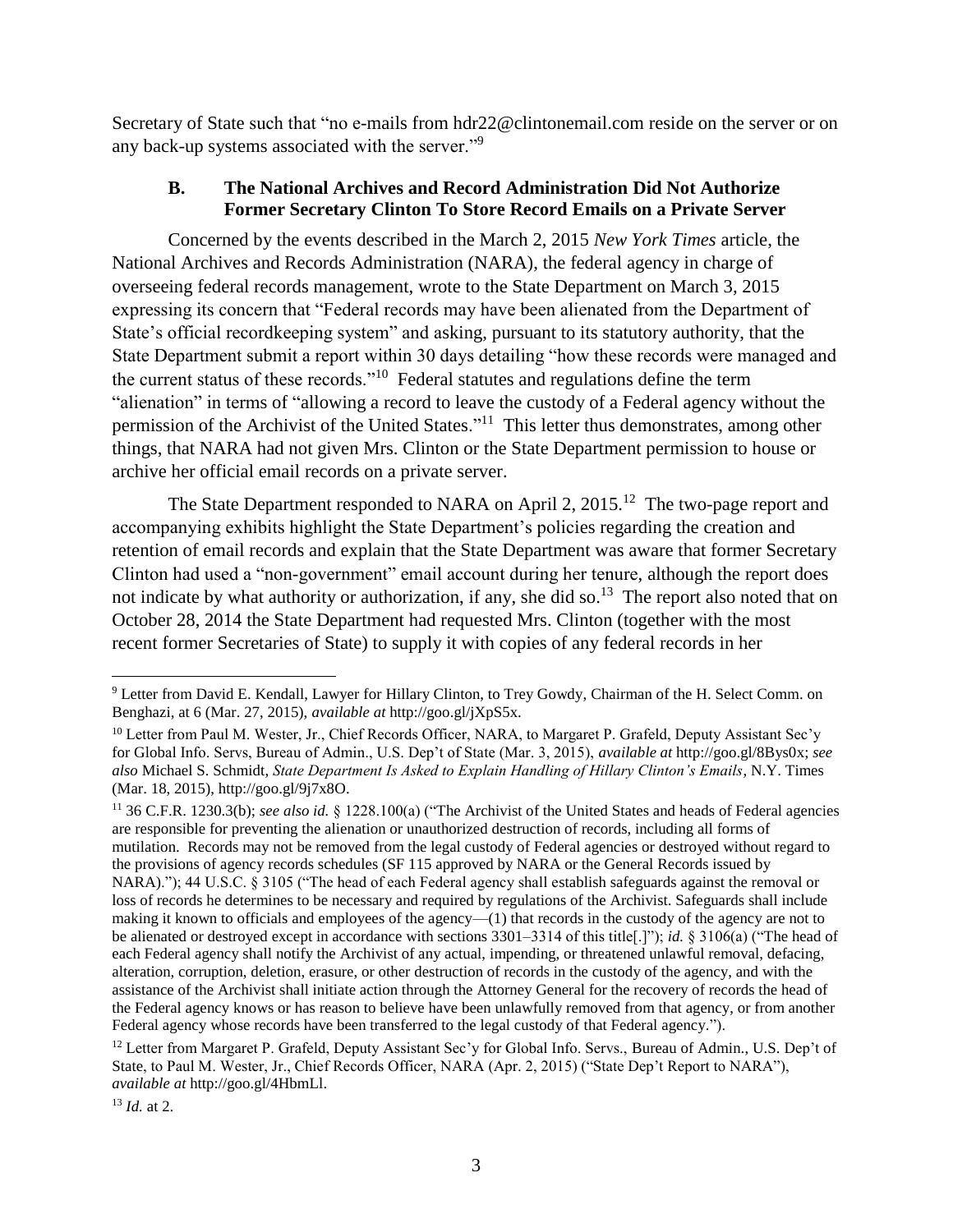possession, including "emails sent or received on a personal email account."<sup>14</sup> The report admitted that when it made this request, "the degree to which [Mrs. Clinton's email] records were captured in the Department's systems was unknown."<sup>15</sup>

### **C. The State Department Sought Former Secretary Clinton's Emails when It Realized It Could Not Respond fully to Document Requests from the House Select Committee on Benghazi**

News reports and documents released to the public paint a murky picture as to who knew of Mrs. Clinton's use of a private email system and when they knew it. In an April 9, 2015 letter to Senator Charles E. Grassley, for example, the State Department's Office of Inspector General (OIG), in response to the Senator's question as to when and how OIG learned of Mrs. Clinton's use of a private email account for her official work, claimed that its staff did not become aware of the fact until after the news media had reported the story.<sup>16</sup> Similarly, a March 23, 2015 *New York Times* article suggests that some State Department recordkeeping officials were not aware of Mrs. Clinton's use of a private email account until sometime after her resignation.<sup>17</sup> As that news report explains, the reason the State Department approached Mrs. Clinton at the end of October 2014 to request her email records was because officials realized that Mrs. Clinton was using an outside email address for her official correspondence only after they attempted to respond to document requests from the House Select Committee on Benghazi:

<span id="page-5-0"></span>Last summer, State Department lawyers responding to document requests from the House committee investigating Benghazi found correspondence showing Mrs. Clinton used a private email account. The lawyers determined that they needed all of Mrs. Clinton's emails to respond to the committee requests.<sup>18</sup>

On March 4, 2015, two days after the *New York Times* initial report, the House Select Committee on Benghazi, realizing that it may not have received all available State Department records relating to Benghazi, issued a subpoena to Mrs. Clinton for all documents, including email communications, in her possession related to Libya and the terrorist attack.<sup>19</sup>

<sup>&</sup>lt;sup>14</sup> *Id.* at 1-2; Letter from Patrick F. Kennedy, Under Sec'y of State for Mgmt., to Cheryl Mills, Lawyer for Hillary Clinton (Nov. 12, 2014), *available at* http://goo.gl/C4EV9q. The State Department Report also noted that, "[d]ue to an error, the letters to the representatives for Secretaries Clinton, Powell and Albright had to be re-sent in November since the original letters to those representatives referenced Secretary Rice instead of their corresponding former Secretary[.]" State Dep't Report to NARA*, supra* note [12,](#page-4-0) at 1, n.1.

<sup>15</sup> State Dep't Report to NARA*, supra* note [12,](#page-4-0) at 2.

<sup>&</sup>lt;sup>16</sup> See Letter from Steve A. Linick, Inspector General, U.S. Dep't of State, to Senator Charles E. Grassley, at 1 (Apr. 9, 2015), *available at* http://goo.gl/NkxqGX.

<sup>17</sup> *See* Michael S. Schmidt, *In Clinton Emails on Benghazi, a Rare Glimpse at Her Concerns*, N.Y. Times (Mar. 23, 2015), http://goo.gl/V7Oexn.

<sup>18</sup> *Id.*.

<sup>19</sup> Press Release, H. Select Comm. on Benghazi, *Statement from the Communications Director on Subpoena Issuance* (Mar. 4, 2015), http://goo.gl/MsS0JO; Subpoena to the Honorable Hillary R. Clinton (Mar. 4, 2015), *available at* https://goo.gl/O2jjNI; *see also* Jack Gillum & Ted Bridis, *House committee subpoenas Clinton emails in Benghazi probe*, Associated Press (Mar. 5, 2015), http://goo.gl/25yWBb.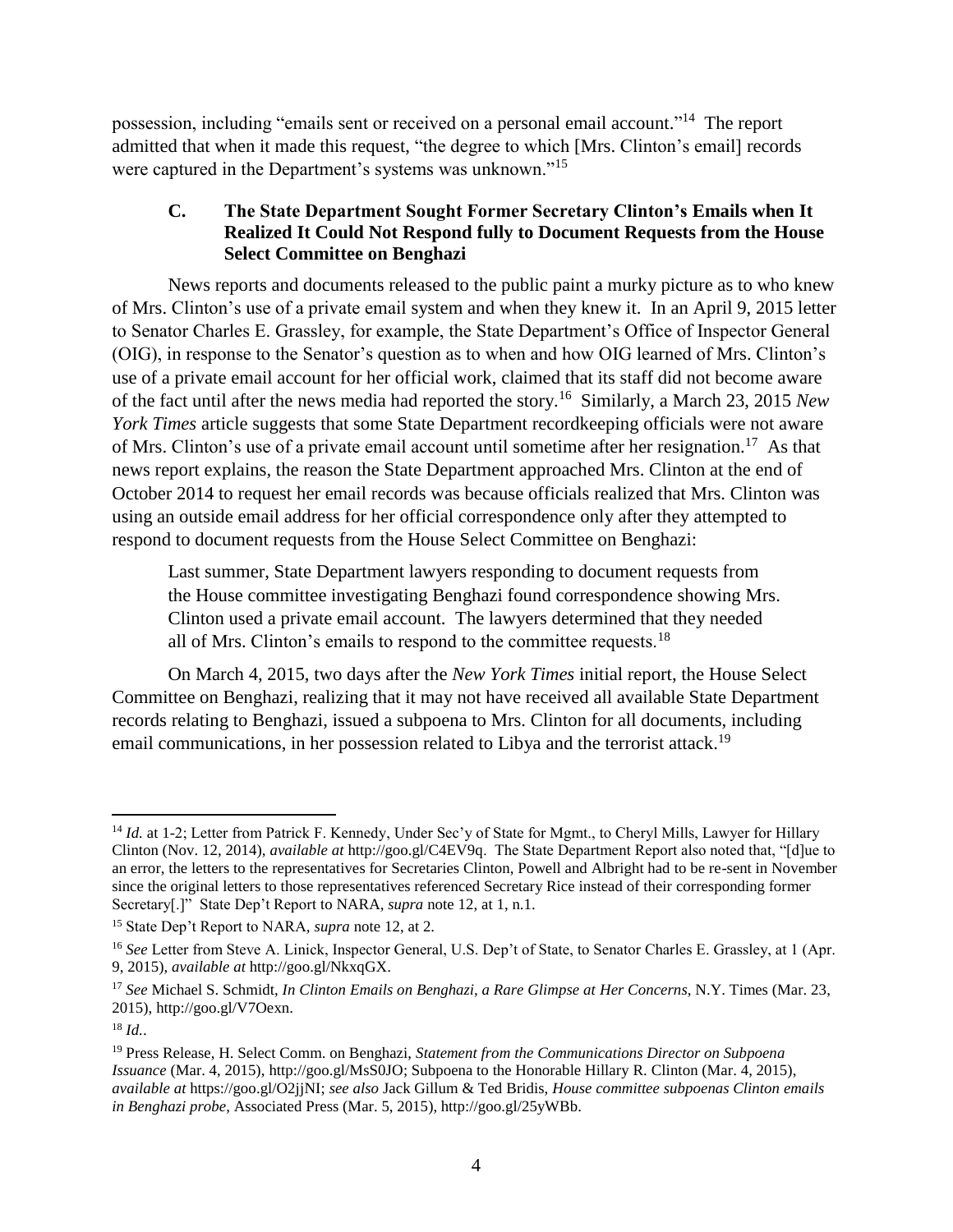<span id="page-6-0"></span>On March 19, 2015, Chairman Gowdy of the Select Committee on Benghazi wrote to Mrs. Clinton's lawyer, David Kendall, to grant his request for an extension of time to respond to the March 4, 2015 subpoena.<sup>20</sup> At the same time, he requested that Mrs. Clinton "relinquish her server to a neutral, detached, and independent third-party, such as the Inspector General for the State Department, for review and an independent accounting of any records contained on the server, including a determination of which documents in the Secretary's possession belong to the State Department and which are private.<sup>221</sup> The justification for such a request centered on the way Mrs. Clinton had concealed knowledge of the emails and her use of a private server and email account both during and after her tenure as Secretary of State. As Chairman Gowdy explained, in response to the Select Committee's initial request to the State Department for all relevant documents relating to their investigation into the Benghazi terrorist attack, the State Department delivered approximately 15,000 pages of documents in August  $2014.<sup>22</sup>$  Included among these documents were a mere eight emails to or from former Secretary Clinton.<sup>23</sup> These few emails revealed that Mrs. Clinton was using a private email address for her official work, which was the first time the Select Committee became aware of the practice.

Given the paucity of emails to or from Mrs. Clinton, the Select Committee submitted two new requests for relevant documents and communications "authored by, sent to, or received by former Secretary of State Clinton," one on November 18, 2014 to the State Department and the other on December 2, 2014 to Mrs. Clinton through her lawyer, Mr. Kendall.<sup>24</sup> Mr. Kendall made no document production on Mrs. Clinton's behalf but simply referred the Select Committee's letter to the State Department, stating that it was the State Department who was "in a position to produce any responsive documents."<sup>25</sup> There was no mention at this time that Mrs. Clinton's work-related emails were stored on her own private server and not in the State Department's recordkeeping system.

<span id="page-6-1"></span>In response to the November 18, 2014 and December 2, 2014 document requests, the State Department delivered 847 pages (representing about 300 of Mrs. Clinton's emails) on February 13, 2015.<sup>26</sup> The only reason the State Department was able to produce these documents, however, was because of the email records that Mrs. Clinton had produced to the State Department on December 5,  $2014<sup>27</sup>$  proof that neither Mrs. Clinton nor the State Department had preserved her email records (whether in paper or electronic form) in the State

 $\overline{a}$ 

<sup>25</sup> *Id.*

<sup>27</sup> *Id.* at 2-3.

<sup>&</sup>lt;sup>20</sup> Letter from Trey Gowdy, Chairman of the H. Select Comm. on Benghazi, to David Kendall, Lawyer for Hillary Clinton (Mar. 19, 2015), *available at* http://goo.gl/aMozh0.

<sup>21</sup> *Id.* at 5. Mrs. Clinton subsequently rejected the request to turn over her server. *See* Letter from David Kendall, Lawyer for Hillary Clinton, to Trey Gowdy, Chairman of the H. Select Comm. on Benghazi, at 3-6 (Mar. 27, 2015), *available at* http://goo.gl/jXpS5x*.*

<sup>22</sup> Letter from Trey Gowdy to David Kendall, *supra* note [20,](#page-6-0) at 1.

<sup>23</sup> *Id.*

<sup>24</sup> *Id.* at 2.

<sup>26</sup> *Id.*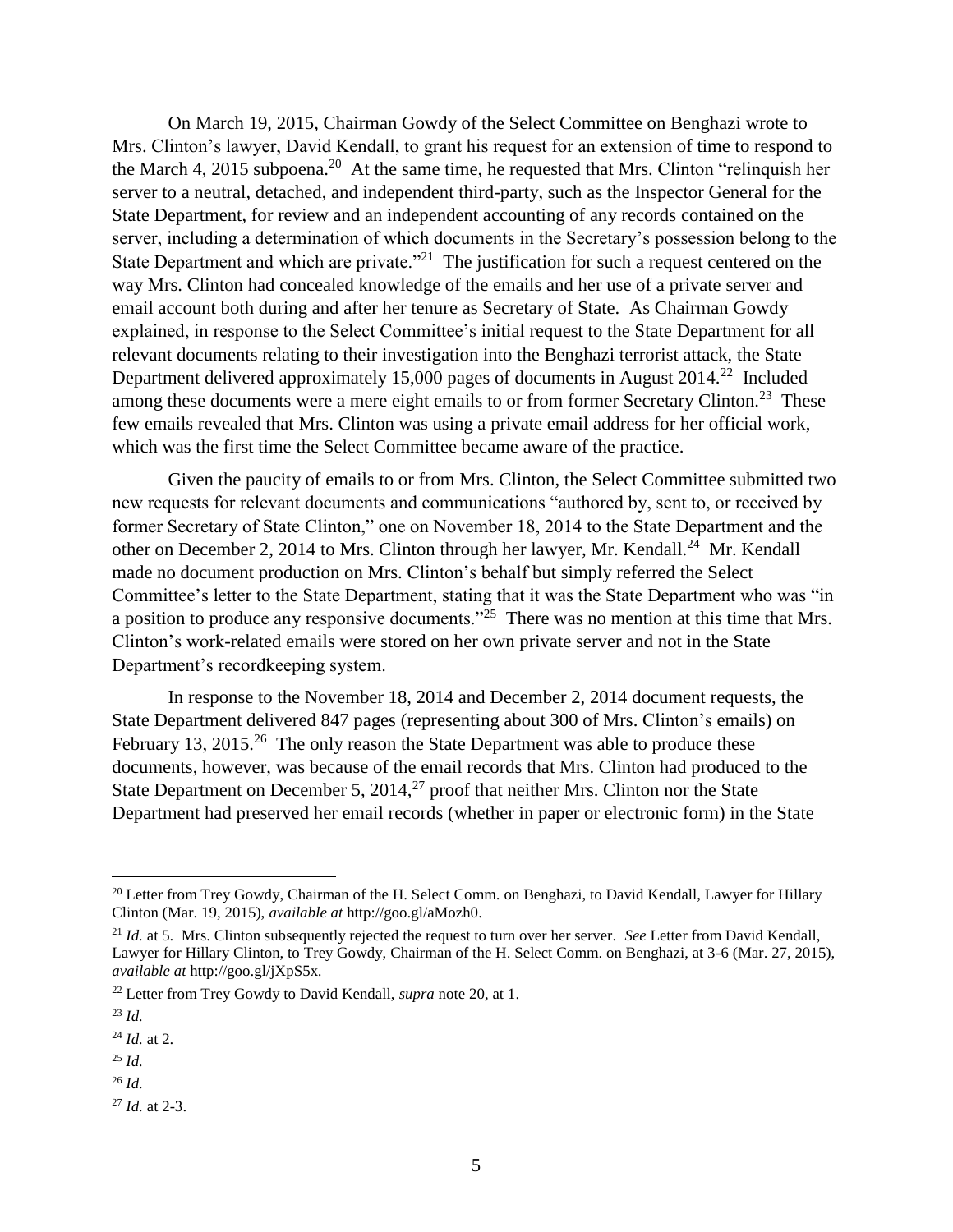Department recordkeeping system either during or for the almost two years after her tenure as Secretary of State.

Equally troubling to Chairman Gowdy, it was not until after the February 13, 2015 production that the State Department revealed for the first time, in a meeting with the Select Committee held on February 27, 2015, that Mrs. Clinton exclusively used a private email account throughout the entirety of her tenure as Secretary of State.<sup>28</sup> The State Department, however, never revealed that Mrs. Clinton retained exclusive control over her work-related emails both during and after her tenure, that Mrs. Clinton only returned the paper copies of these emails after request from the State Department, or that the State Department's request to Mrs. Clinton was precipitated by the Select Committee's document requests.<sup>29</sup> Thus, it was only when the Select Committee learned the full story from the March 2, 2015 *New York Times* story that it then issued its March 4, 2015 subpoena. $30$ 

The work of the Select Committee also revealed that several State Department officials other than Mrs. Clinton, as well as non-State Department individuals with whom Mrs. Clinton interacted in furtherance of her official duties, also used private email accounts to communicate with Mrs. Clinton about official business.<sup>31</sup> According to Chairman Gowdy, "[s]ince the Secretary used exclusively personal email, and several State Department officials also used personal email, there can be no assurance any and all of her relevant emails conducted between two private accounts would have been captured in Secretary Clinton's review of documents."<sup>32</sup>

Finally, Chairman Gowdy's letter highlighted the problematic way in which Mrs. Clinton conducted her search for relevant documents. Mrs. Clinton's official statement from her March 10, 2015 press conference explained that the process was simply one in which search terms were employed to return what she considered to be the responsive documents.<sup>33</sup> The problem with such an approach, however, is that:

<sup>28</sup> *Id.* at 2; *see also* Press Release, H. Select Comm. on Benghazi, *Gowdy Statement in Response to Clinton Comments on the Benghazi Committee* (July 7, 2015), https://goo.gl/mrKNw1 ("For more than two years, [Mrs.] Clinton never availed herself of the opportunity, even in response to a direct congressional inquiry, to inform the public of her unusual email arrangement designed to evade public transparency. The State Department, which should have informed congressional investigators years ago, failed to do so either.")

<sup>29</sup> Letter from Trey Gowdy to David Kendall, *supra* note [20,](#page-6-0) at 2-3.

<sup>30</sup> *Id.* at 3; *see also* Press Release, H. Select Comm. on Benghazi, *Gowdy Statement in Response to Clinton Comments on the Benghazi Committee* (July 7, 2015), https://goo.gl/mrKNw1 ("[Mrs. Clinton] was personally subpoenaed the moment the Benghazi Committee became aware of her exclusive use of personal email and a server, and that the State department was not the custodian of her official record.").

<sup>31</sup> *Id.* at 4; *see also* J.K. Trotter, *Source: Top Clinton Aides Used Secret Email Accounts at State Dept.*, Gawker (Mar. 3, 2015), http://goo.gl/ctOQfh; Daniel Halper, *Hillary's Top Two Aides Used Personal Email at State Department*, The Weekly Standard (Mar. 11, 2015), http://goo.gl/mjYBCZ; Michael S. Schmidt, *In Clinton Emails on Benghazi, a Rare Glimpse at Her Concerns*, N.Y. Times (Mar. 23, 2015), http://goo.gl/29r0qs; Monica Crowley, *Was Hillary Clinton running her own rogue intel operation?* Wash. Times (Mar 18, 2015), http://goo.gl/psUZRH; Rachael Bade, *Hillary Clinton emails mentioning Benghazi kept from panel*, Politico (June 17, 2015), http://goo.gl/3DojtP.

<sup>32</sup> Letter from Trey Gowdy, *supra* note [20,](#page-6-0) at 4.

<sup>33</sup> *Statement from the Office of Former Secretary Clinton*, *supra* note [4,](#page-3-0) at 4-5.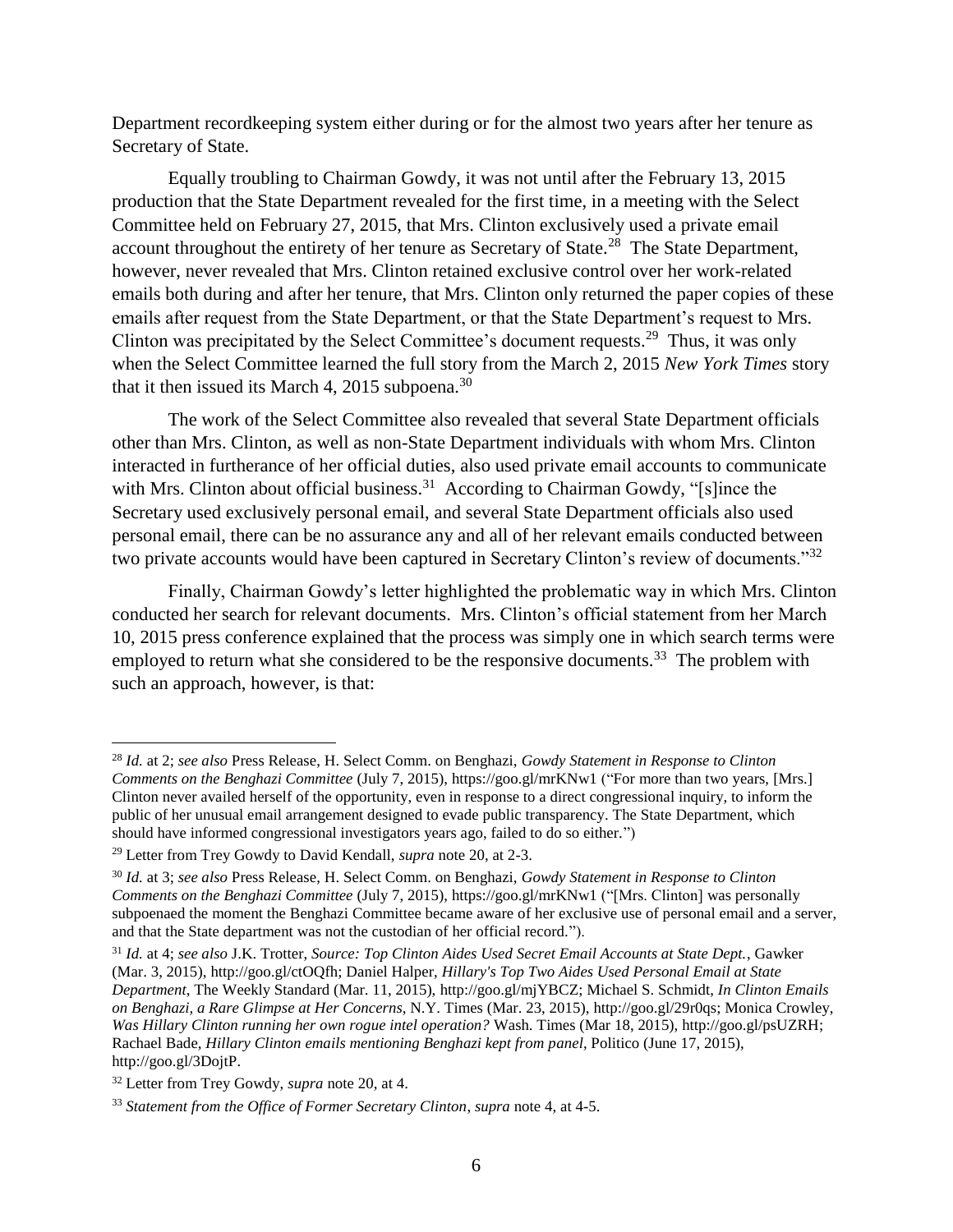Some emails may have been a mixture of both official and personal records and it is unclear how those emails would have been reconciled with her responsibility to provide all records to the State Department. Further, the extent to which the Secretary or her counsel relied on search terms to identify documents versus personal inspection, or both, remains unclear. In short, there is no assurance the public record regarding the Secretary's emails is complete.<sup>34</sup>

Chairman Gowdy's request for Mrs. Clinton to submit her server for an independent audit so as to ensure that all relevant records are produced appears justified, not only in light of the above facts, but also given the revelation that Mrs. Clinton failed to turn over of a number of emails relating to Libya and the Benghazi terrorist attack that she sent to or received from Sidney Blumenthal on her private email account.<sup>35</sup> These new emails, supplied by Mr. Blumenthal in response to a subpoena issued in conjunction with his testimony before the Select Committee on June 16, 2015, had not previously been produced to the State Department or the Committee, although they were within the scope of the Committee's previous subpoenas.<sup>36</sup> As the Select Committee explained: "The State Department has informed the Select Committee that Secretary Clinton has failed to turn over all her Benghazi and Libya related records. This confirms doubts about the completeness of Clinton's self-selected public record and raises serious questions about her decision to erase her personal server—especially before it could be analyzed by an independent, neutral third party arbiter."<sup>37</sup>

News reports also indicate that a comparison of the emails supplied by Mr. Blumenthal with those previously supplied by Mrs. Clinton demonstrate that Mrs. Clinton "removed specific

 $\overline{a}$ 

<sup>36</sup> *See* Rachael Bade, *Hillary Clinton emails mentioning Benghazi kept from panel*, Politico (June 17, 2015), http://goo.gl/3DojtP ("The State Department or Hillary Clinton withheld emails from the House Benghazi committee that explicitly mentioned Democratic messaging following the 2012 terrorist attack, even though the panel had specifically asked for those kinds of correspondence to be turned over[.]");Karen DeYoung, *State Department says 15 e-mails missing from pages Hillary Clinton provided*, Wash. Post (June 25, 2015), http://goo.gl/YYrY09 ("The State Department said Thursday that it could not locate 'all or part' of 15 e-mails provided last week to the House Select Committee on Benghazi by Sidney Blumenthal from his exchanges with then-Secretary of State Hillary Rodham Clinton. . . . It was the first indication that some 55,000 pages of e-mails from a private server Clinton used while in office were not a complete record of her work-related

<sup>34</sup> Letter from Trey Gowdy to David Kendall, *supra* note [20,](#page-6-0) at 5.

<sup>35</sup> *See* Rachael Bade, *Some of Clinton's Libya emails said to be withheld form Benghazi Committee*, Politico (June 15, 2015), http://goo.gl/261kHJ; Rachael Bade, *Hillary Clinton emails mentioning Benghazi kept from panel*, Politico (June 17, 2015), http://goo.gl/3DojtP; Karen DeYoung, *State Department says 15 e-mails missing from pages Hillary Clinton provided*, Wash. Post (June 25, 2015), http://goo.gl/YYrY09.

correspondence[.]"); Sarah Westwood, *Records show Clinton withheld emails about oil, terrorism*, Wash. Exam. (June 27, 2015), http://goo.gl/sX3b3E (describing content of withheld emails); Michael S. Schmidt, *Benghazi Emails Put Focus on Hillary Clinton's Encouragement of Adviser*, N.Y. Times (June 29, 2015),

http://goo.gl/HlZWnz ("Angered that the State Department had not already provided it with some of those emails, the committee asked the department whether it had received them from Mrs. Clinton. The department determined that it had not received all or part of 15 emails.").

<sup>37</sup> Press Release, H. Select Comm. on Benghazi, *State Confirms Clinton Failed to Turn Over ALL Benghazi and Libya Documents* (June 25, 2015), http://goo.gl/JKhxgR.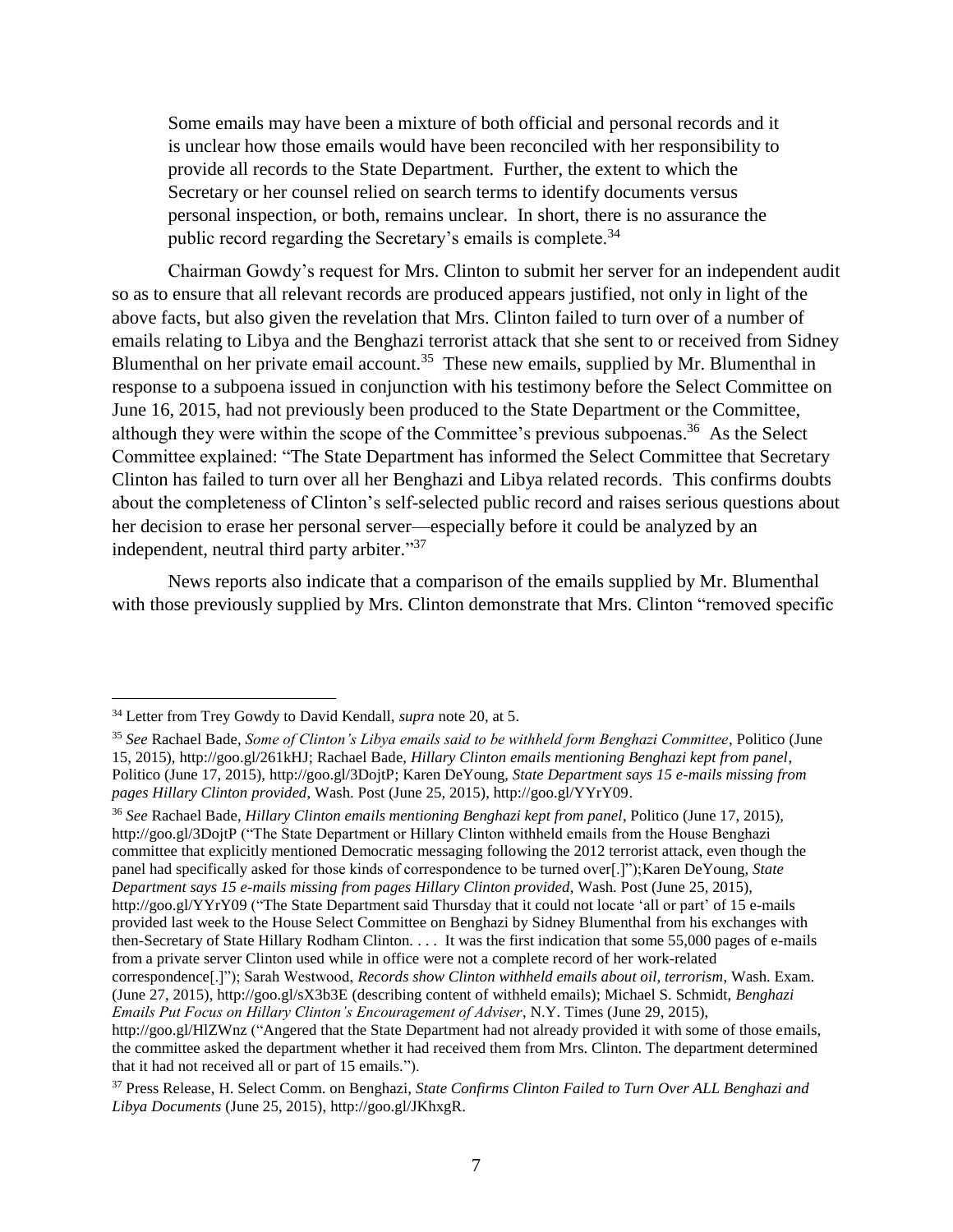portions of [certain] emails she sent to State,"<sup>38</sup> which, if true, means that she deliberately tampered with documents subject to a Congressional subpoena.

<span id="page-9-0"></span>Other news stories and document productions have added to the confusion and concern over who knew and when they knew that Mrs. Clinton was using a private system for all of her work-related emails. On June 2, 2015, the *Daily Caller* reported that the general counsel and certain staffers for the House Committee on Oversight and Government Reform met with two whistleblowers from the State Department on May 1, 2015.<sup>39</sup> According to one of the whistleblowers, an investigator with the State Department's Office of Inspector General learned of Mrs. Clinton private server during an investigation into long-time Clinton aide Huma Abedin, who was on the State Department payroll even as she maintained outside employment with a private firm.<sup>40</sup> That investigation revealed the existence of the private server, which Mrs. Abedin used to conceal certain activity. The whistleblower also alleged that the investigation revealed that Mrs. Clinton was "criminally culpable" to some degree and that "only half the hard truth" regarding the use of the private server had been publically revealed. $41$  Nothing further came of this investigation, however, because then acting Inspector General Harold Geisel, a former ambassador under President Bill Clinton,<sup>42</sup> closed the investigation.<sup>43</sup>

# **D. The Email Records Created and Received by Former Secretary Clinton Were Not Automatically Archived in the State Department Recordkeeping System**

Confirming the above revelations from the Select Committee on Benghazi, the release of additional documents and news reports demonstrate that Mrs. Clinton never properly archived the email records she created and received as Secretary of State. In response to the claim that her work-related emails would have been automatically captured and preserved in the State Department recordkeeping system because they were either sent to or received from government email accounts, *Politico* reported on March 11, 2015 that a recent State Department Inspector General report "raises questions about former Secretary of State Hillary Clinton's claim that a large proportion of her emails were formally archived because they involved State employees using official email."<sup>44</sup> Although the referenced Inspector General report notes that in 2009 the

 $\overline{a}$ 

<sup>43</sup> Ross*, supra* note [39.](#page-9-0)

<sup>38</sup> Sarah Westwood, *Records show Clinton withheld emails about oil, terrorism*, Wash. Exam. (June 27, 2015), http://goo.gl/sX3b3E (stating that "in July 2012, Clinton removed paragraphs from a Blumenthal memo that warned 'simply completing the election ... and fulfilling a list of proper democratic milestones may not create a true democracy.' Blumenthal also wrote—in sections that Clinton deleted before providing the document to State—that the government would likely be 'founded on Sharia,' or Islamic laws.").

<sup>39</sup> Chuck Ross, *Exclusive: House Committee Knows Of Hillary Email Server Whistleblower*, Daily Caller (June 2, 2015), http://goo.gl/Bp5U1s.

<sup>&</sup>lt;sup>40</sup> *Id.* This report casts doubt on the representation made by Steve Linick, the current State Department Inspector General, to Senator Grassley that his staff did not become aware of Mrs. Clinton's use of a private email system until after the media reported the story. *See supra* not[e 16](#page-5-0) and accompanying text.

<sup>41</sup> Ross*, supra* note [39.](#page-9-0)

<sup>42</sup> *See* U.S. Dep't of State Archive, *Biography, Harold W. Geisel*, http://goo.gl/mj6mVx.

<sup>44</sup> Jack Shafer, *Report raises questions about Hillary's email defense*, Politico (Mar. 11, 2015), http://goo.gl/vQpuYu.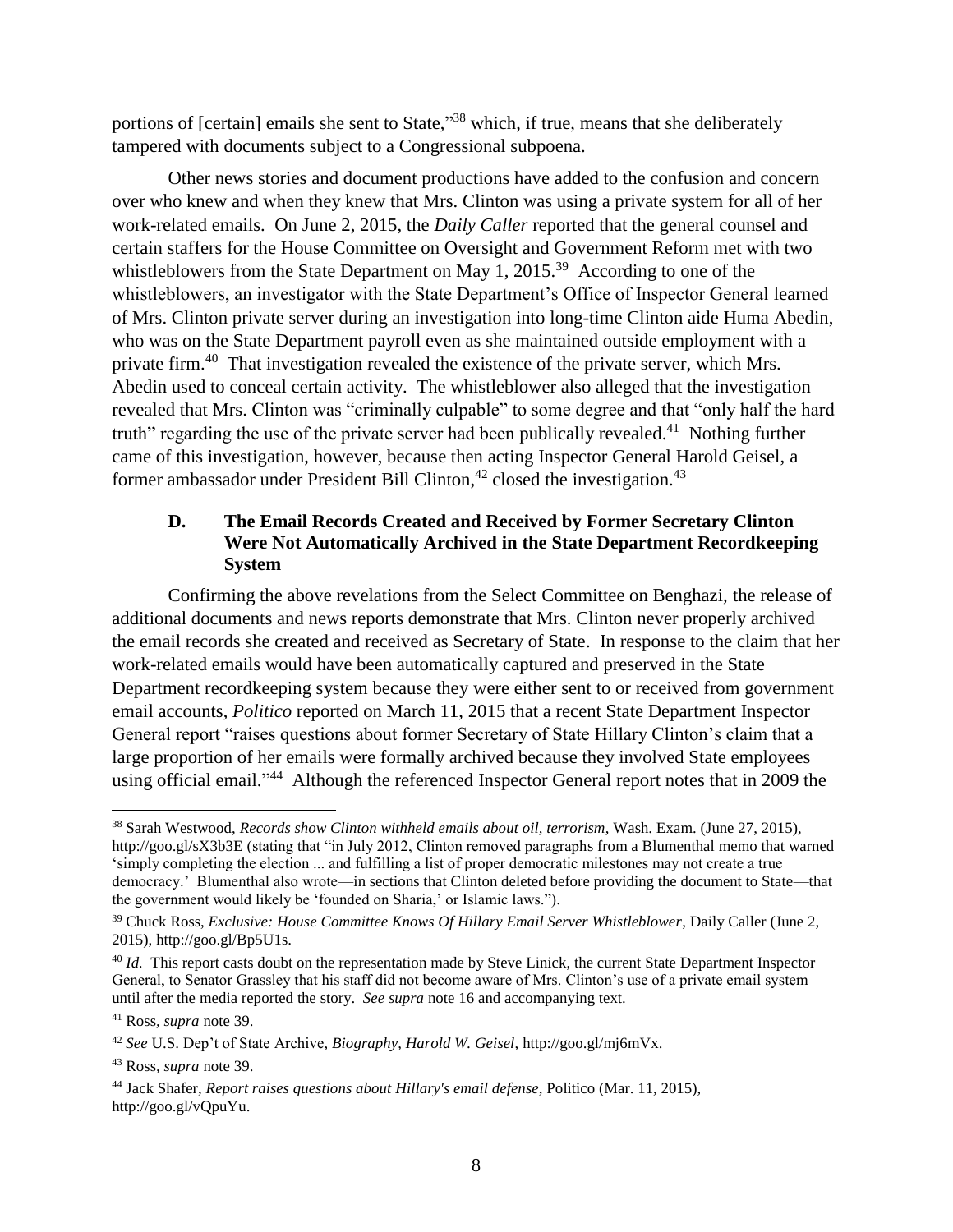<span id="page-10-0"></span>State Department adopted a new electronic archiving system for cables and email records known as the State Messaging and Archive Retrieval Toolset (SMART), it also found that "Department of State employees have not received adequate training or guidance on their responsibilities for using those systems to preserve 'record emails.'"<sup>45</sup> The Inspector General report also explained that State Department personnel often "do not create record emails because they do not want to make the email available in searches or fear that this availability would inhibit debate about pending decisions."<sup>46</sup> In addition, Mrs. Clinton's representative subsequently admitted that Mrs. Clinton was not aware of the actual extent to which her official emails were in fact captured by the State Department's recordkeeping system<sup>47</sup> and, as noted above, neither was anyone else at the State Department.<sup>48</sup>

<span id="page-10-2"></span>In a follow-up piece published March 13, 2015, *Politico* reported that "Hillary Clinton's claim that most work-related emails sent from her personal account were preserved in the electronic files of other State Department officials fell apart Friday" when a State Department spokesman "acknowledged that regular archiving of the work email in-boxes of senior officials besides the secretary did not begin until" February 2015.<sup>49</sup> This State Department admission that its personnel were not automatically archiving record emails during Mrs. Clinton's tenure is consistent with a representation it made before the United States Court of Appeals for the District of Columbia in a pending case that touches on Mrs. Clinton's work-related emails. There the State Department argued that the FOIA "creates no obligation for an agency to search for and produce records that it does not possess and control."<sup>50</sup> In the context of the case, where the State Department previously had found no documents responsive to the plaintiff's FOIA request, this constitutes an admission that the State Department did not have access to Mrs. Clinton's official emails within its own system until after she delivered the 55,000 pages of printouts on December 5, 2014.<sup>51</sup>

<span id="page-10-1"></span><sup>45</sup> U.S. Dep't of State, Office Inspector General, *Office of Inspections: Review of State Messaging and Archive Retrieval Toolset and Record Email* 1 (March 2015) ("State IG Report on the SMART System"), http://goo.gl/Sq6OuL (noting that State Department personnel only "created 61,156 record emails out of more than a billion emails sent" in 2011 and only "41,749 record emails in 2013").

<sup>46</sup> *Id.*

<sup>47</sup> *See* Letter from Cheryl Mills, Lawyer for Hillary Clinton, to Patrick F. Kennedy, Under Sec'y of State for Mgmt. (Dec. 5, 2014), *available at* http://goo.gl/hm6WOM (explaining that the State Department already had Mrs. Clinton email records "*to the extent* the Department retains records of government electronic email accounts") (emphasis added).

<sup>48</sup> *See* State Dep't Report to NARA*, supra* note [12,](#page-4-0) at 2 (admitting that when it made its request to Mrs. Clinton, "the degree to which [Mrs. Clinton's email] records were captured in the Department's systems was unknown").

<sup>49</sup> Josh Gerstein, *Hillary email flap exposes gaps in State Department records*, Politico (Mar. 13, 2015), http://goo.gl/ub54Mj.

<sup>50</sup> Opp'n to Pl.'s Mot. for Disc. and Order To Show Cause Why Def. U.S. Dep't of State and Former Sec. of State Clinton Should Not Be Held in Contempt, at 6, *Freedom Watch, Inc. v. U.S. Dep't of State*, No. 15-5048 (D.C. Cir. Mar. 19, 2015), *available at* http://goo.gl/yP8tQ9.

<sup>&</sup>lt;sup>51</sup> *See id.* at 4 (explaining that it plans to review the collection of Mrs. Clinton's emails to determine which may be publically released and, once that is completed, "will search those records to determine whether any of the records are responsive to plaintiff's FOIA request"); *see also* State Dep't Report to NARA*, supra* not[e 12,](#page-4-0) at 2 ("These emails [*i.e.* the 55,000 pages delivered to the State Department on December 5, 2014] are being reviewed under the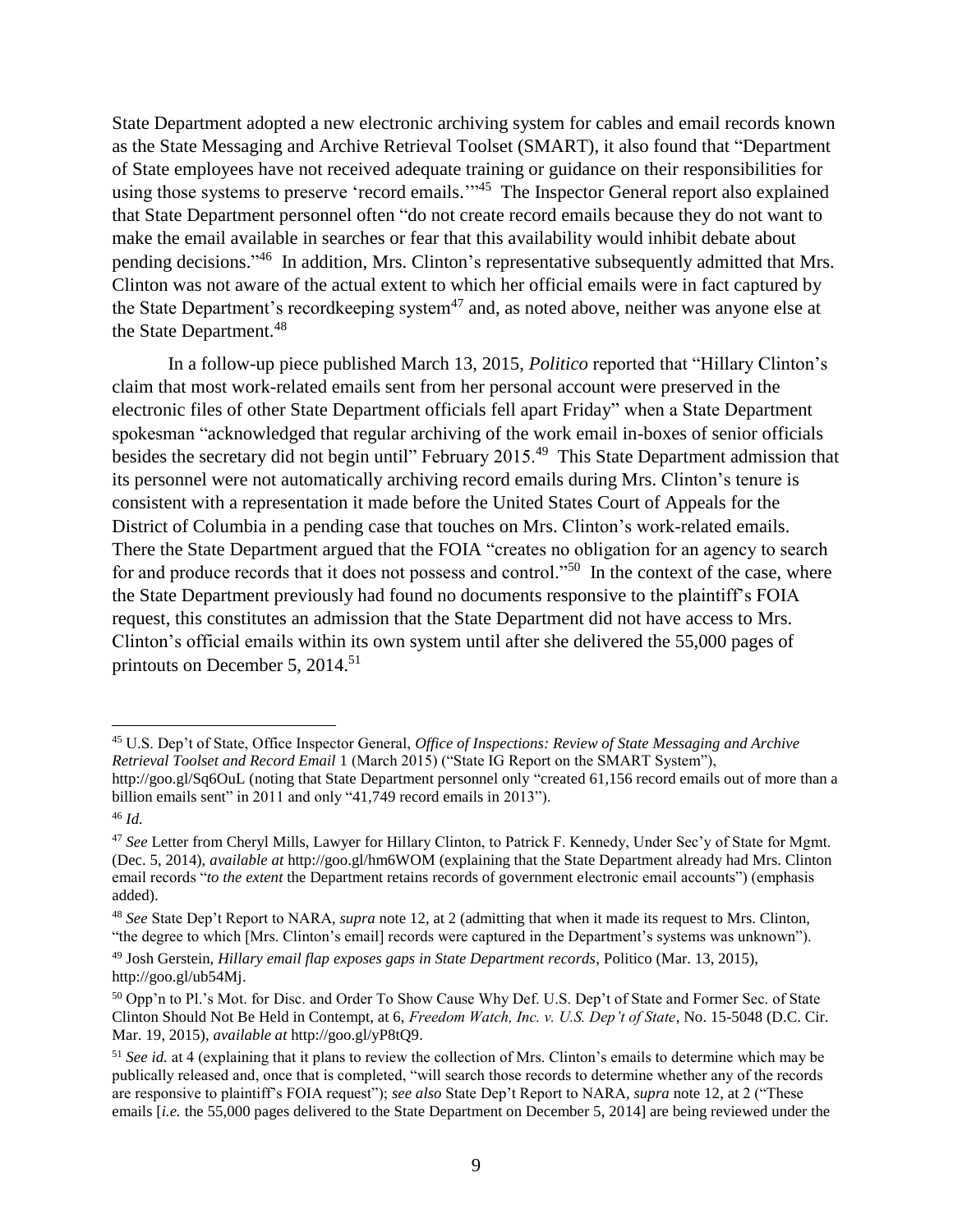In two more recent cases, both involving the public advocacy group Judicial Watch, the State Department again implicitly admitted that it did not have previous access to Mrs. Clinton's email records in its own system. On May 1, 2015, the State Department agreed to request the reopening of a FOIA case brought by Judicial Watch because, although it had previously searched its records and produced responsive documents, that search had not encompassed the cache of email records supplied by Mrs. Clinton on December 5, 2014.<sup>52</sup> The court agreed to reopen the case on May 8, 2015.<sup>53</sup> Similarly, on June 19, 2015, a federal court agreed to reopen another case because "of revelations that then-Secretary of State Clinton and members of her staff used personal email accounts to conduct State Department business, and that emails from those accounts may not have been covered by State Department searches for documents responsive to the FOIA request at issue in this case."<sup>54</sup> The court noted further that "[t]he State Department agrees that the case should be reopened under these circumstances."<sup>55</sup>

Previous work by the State Department Office of Inspector General (DOS-OIG) further reveals that the failure to archive record emails was a systemic problem across the agency. Thus:

- <span id="page-11-0"></span>• In 2014, DOS-OIG concluded that the Bureau of Conflict and Stabilization Operations "does not have a uniform process for the storage and organization of files. Files and records are stored in several locations, including the bureau's network shared drive, SharePoint document libraries, personal emails, and hard drives."<sup>56</sup> The Bureau also permitted "[c]ontracting officer's representatives [to] keep emails and other materials on their personal computers instead of using shared drives or paper files."57
- In 2013, DOS-OIG concluded that in the Bureau of East Asian and Pacific Affairs, the "staff members store official records variously on personal drives, email folders, shared drives, and SharePoint. Bureau shared drive folders are not organized in accordance with Department guidance."<sup>58</sup>

Freedom of Information Act and the releasable documents will be made publically available online by the Department.").

<sup>52</sup> *See* Joint Mot. To Reopen Case under Fed. R. Civ. P. 60(B)(2), *Judicial Watch v. U.S. Dep't of State*, No. 1:12 cv-2034, at 1-2 (May 1, 2015), *available at* http://goo.gl/5kRJQn (noting that it had previously searched for and produced responsive documents but that, "[b]ased on the receipt of Former Secretary Clinton's emails, the Department agreed to jointly file this motion to reopen the case" and that it "will search the set [of Clinton emails] for any records responsive to Plaintiff's FOIA request").

<sup>53</sup> Order, *Judicial Watch, Inc. v. U.S. Dep't of State*, No. 1:12-cv-2034 (May 8, 2015), *available at* http://goo.gl/L5QsID.

<sup>54</sup> Minute Order, *Judicial Watch, Inc. v. U.S. Dep't of State*, No. 1:13-cv-01363 (June 19, 2015), *available at*  http://goo.gl/mLF5Xj*.*

<sup>55</sup> *Id.*

<sup>56</sup> U.S. Dep't of State, Office Inspector Gen., *Inspection of the Bureau of Conflict and Stabilization Operations,* at 20 (Mar. 2014), *available at* http://goo.gl/pgWsYi.

<sup>57</sup> *Id.* at 25.

<sup>58</sup> U.S. Dep't of State, Office Inspector Gen., *Inspection of the Bureau of East Asian and Pacific Affairs*, at 26 (Sept. 2013), *available at* http://goo.gl/JWrMNp.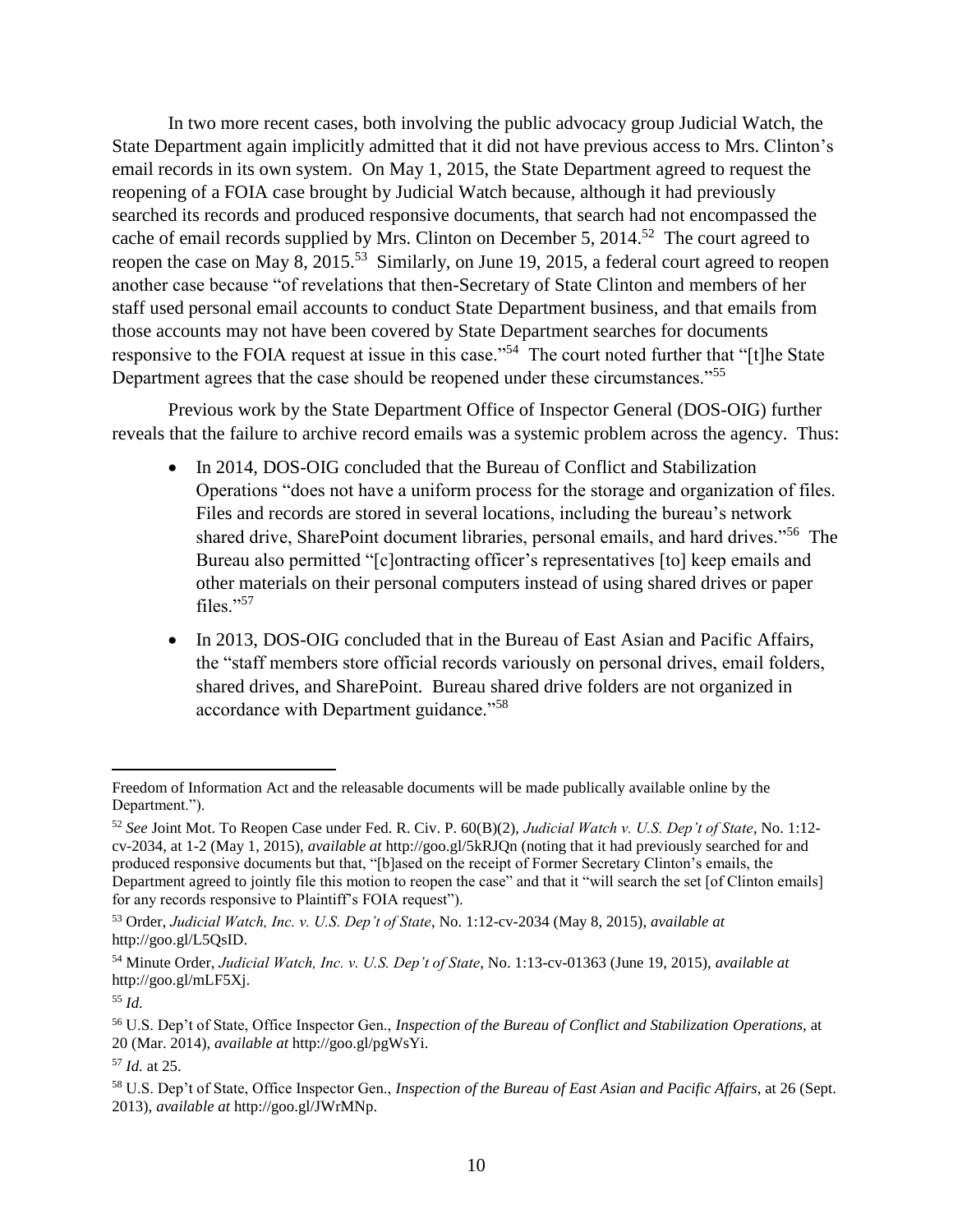• In 2012, DOS-OIG concluded that in the Bureau of Administration, Global Information Services, Office of Information Programs and Services, "SMART captured [only] 61,156 of an estimated 15 million record emails in the system that should [have been] captured. The OIG team noted that confusion among Department employees and, in some cases, inadequate performance have resulted in an underuse of SMART's record email function."<sup>59</sup>

Records recently produced by NARA pursuant to a number of FOIA requests relating to Mrs. Clinton's use of a private email system show that NARA also was aware of these same problems across the State Department.<sup>60</sup>

It is therefore evident that almost none of Mrs. Clinton's work-related emails were ever preserved in the State Department's official recordkeeping system during her tenure as Secretary of State or for the 22 months thereafter. 61

### **III. The Management and Preservation of Records During and After Hillary Clinton's Tenure as Secretary of State**

### <span id="page-12-0"></span>**A. The Federal Records Act and Its Implementing Regulations Govern the Creation, Preservation and Disposal of Federal Records**

The Federal Records Act establishes the framework for records management $62$  throughout the Federal government and requires all federal agencies, including the Department of State, to establish a system to capture and preserve records created in the conduct of official government business.<sup>63</sup>

<sup>59</sup> U.S. Dep't of State, Office Inspector Gen., *Inspection of the Bureau of Administration, Global Information Services, Office of Information Programs and Services*, at 13 (Sept. 20 12), *available at* http://goo.gl/5BGRyT.

<sup>60</sup> *See, e.g.*, Email from David Langbart, NARA, to Michael Kurtz, NARA (Nov. 2, 2009), *available at* http://goo.gl/UaBMVm (discussing major problems with SMART's technical handling of email attachments); Email from David Langbart, NARA, to Michael Kurtz, NARA (Jan. 22, 2010) *available at* http://goo.gl/4Uwbsp (discussing problems with State employees not properly using SMART's "record email" retention function); Email from Paul M. Wester, Jr., Chief Records Officer, NARA, to David Ferriero, Archivist of the U.S., NARA, *et al*. (Mar. 12, 2015), *available at* http://goo.gl/LHts6V (discussing State OIG's audit of the SMART system, which identified, among other matters, failure of State Department personnel to properly save email records).

<sup>61</sup> *See also* Press Release, H. Select Comm. on Benghazi, *Select Committee on Benghazi Releases Clinton Subpoena* (July 8, 2015), https://goo.gl/WFZt9x ("The committee immediately subpoenaed Clinton personally after learning the full extent of her unusual email arrangement with herself, and would have done so earlier if the State Department or Clinton had been forthcoming that *State did not maintain custody of her records and only Secretary Clinton herself had her records when Congress first requested them*.") (emphasis added).

 $62$  Under 44 U.S.C. § 2901(2), "records management" is defined as "the planning, controlling, directing, organizing, training, promoting, and other managerial activities involved with respect to records creation, records maintenance and use, and records disposition in order to achieve adequate and proper documentation of the policies and transactions of the Federal Government and effective and economical management of agency operations."

<sup>63</sup> *See* 44 U.S.C. § 2902 ("It is the purpose of this chapter, and chapters 21, 31, and 33 of this title, to require the establishment of standards and procedures to assure efficient and effective records management. Such records management standards and procedures shall seek to implement the following goals: (1) Accurate and complete documentation of the policies and transactions of the Federal Government. . . .").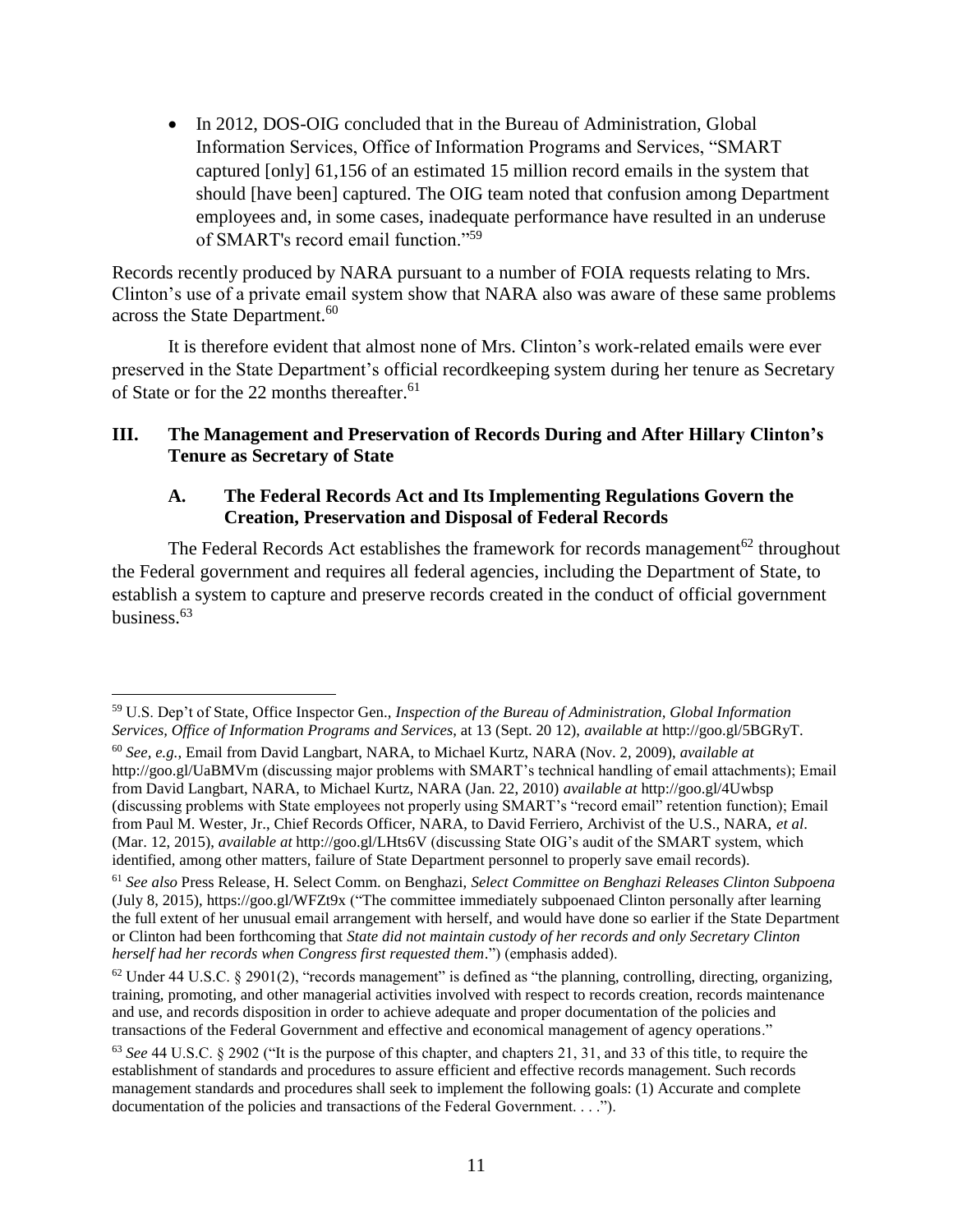The law defines a "record" as any material, "regardless of physical form or characteristics, made or received by an agency of the United States Government under Federal law or in connection with the transaction of public business and preserved or appropriate for preservation by that agency or its legitimate successor as evidence of the organization, functions, policies, decisions, procedures, operations, or other activities of the Government or because of the informational value of data in them." 64

The Federal Records Act further requires all heads of agencies (such as the Secretary of State) to "make and preserve" such records;<sup>65</sup> to "establish and maintain an active, continuing program for the economical and efficient management of the records of the agency";<sup>66</sup> and to "establish safeguards against the removal or loss of records [that are] determine[d] to be necessary and required by regulations of the Archivist."<sup>67</sup> The law also governs the manner and means by which federal records may be destroyed or otherwise disposed.<sup>68</sup> Significantly, federal records may not be alienated or destroyed except as authorized by the Federal Records Act<sup>69</sup> and the regulations specifically prohibit the removal of records from the legal custody of an agency.<sup>70</sup>

NARA is the primary agency for records management oversight, and the Archivist of the United States is responsible for assisting federal agencies in maintaining satisfactory documentation of agency policies and transactions, including by promulgating "standards, procedures, and guidelines with respect to records management."<sup>71</sup> As part of its mandate,

<sup>64</sup> 44 U.S.C. § 3301; *see also* 36 C.F.R. § 1220.18 (adopting the definition of 44 U.S.C. § 3301 for the definition of "records" or "federal records" for all purposes).

<sup>65</sup> 44 U.S.C. § 3101. This provision also requires the preservation of records "designed to furnish the information necessary to protect the legal and financial rights of the Government and of persons directly affected by the agency's activities."

<sup>66</sup> 44 U.S.C. § 3102. All such programs must include "effective controls over the creation and over the maintenance and use of records in the conduct of current business." *Id.*

<sup>67</sup> 44 U.S.C. § 3105.

<sup>68</sup> *See, e.g.,* 44 U.S.C. § 3302 ("The Archivist shall promulgate regulations, not inconsistent with this chapter, establishing—(1) procedures for the compiling and submitting to him of lists and schedules of records proposed for disposal, (2) procedures for the disposal of records authorized for disposal, and (3) standards for the reproduction of records by photographic or microphotographic processes with a view to the disposal of the original records."); *id.*  § 3303 (requiring agencies to seek approval for disposal of records through the submission of lists and proposed disposal schedules); *id.* § 2909 ("The Archivist may empower a Federal agency to retain records for a longer period than that specified in disposal schedules, and may withdraw disposal authorizations covering records listed in disposal schedules.").

<sup>69</sup> 44 U.S.C. § 3314 ("The procedures prescribed by this chapter are exclusive, and records of the United States Government may not be alienated or destroyed except under this chapter."); *see also* 36 C.F.R. § 1230.3(b) (defining the meaning of "Alteration," "Deface," "Removal" and "Unlawful or accidental destruction (also called unauthorized destruction)."); *id.* § 1230.10 (requiring the heads of agencies to "[p]revent the unlawful or accidental removal, defacing, alteration, or destruction of records.").

<sup>70</sup> 36 C.F.R. §§ 1222.24(a)(6), 1230.10(a).

<sup>71</sup> 44 U.S.C. § 2904(c)(1); *see also id.* § 2905(a) ("The Archivist shall establish standards for the selective retention of records of continuing value, and assist Federal agencies in applying the standards to records in their custody."); *id.* § 2104(a) ("The Archivist shall prescribe such regulations as the Archivist deems necessary to effectuate the functions of the Archivist, and the head of each executive agency shall cause to be issued such orders and directives as such agency head deems necessary to carry out such regulations.").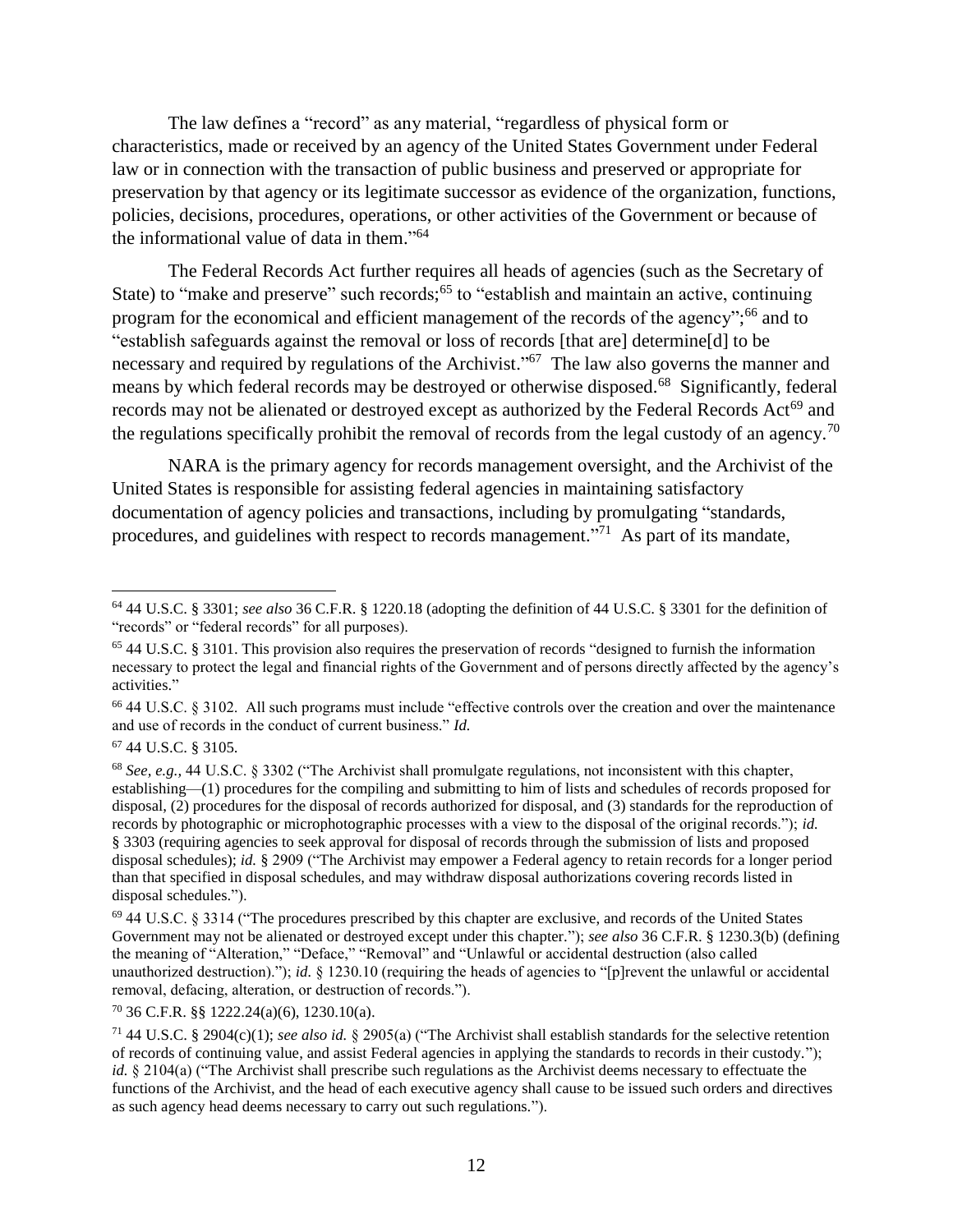NARA requires all federal agencies to create and maintain a "comprehensive records management program" that ensures, among other things, that:

(a) Records documenting agency business are created or captured;

(b) Records are organized and maintained to facilitate their use and ensure integrity throughout their authorized retention periods;

(c) Records are available when needed, where needed, and in a usable format to conduct agency business;

(d) Legal and regulatory requirements, relevant standards, and agency policies are followed;

(e) Records, regardless of format, are protected in a safe and secure environment and removal or destruction is carried out only as authorized in records schedules. 72

The Federal Records Act mandates that when records are unlawfully or accidentally removed, defaced, altered, or destroyed, the agency must promptly notify NARA and produce a comprehensive report.<sup>73</sup> The agency head also must collaborate with the National Archivist to "initiate action through the Attorney General for the recovery of records the head of the Federal agency knows or has reason to believe have been unlawfully removed from that agency."<sup>74</sup> In addition, if the agency head does not initiate such action, "the Archivist shall request the Attorney General to initiate such an action, and shall notify the Congress when such a request has been made."<sup>75</sup>

It was under this authority that NARA acted in sending its March 3, 2015 request to the State Department.<sup>76</sup> There is no evidence, however, that NARA or the State Department have sought action through the U.S. Attorney General to recover the emails stored on and allegedly deleted from Mrs. Clinton's server.

### **B. Although Not Categorically Prohibited, the Use of Private Emails for Official Government Business Is Regulated To Ensure Proper Management of Federal Records**

A federal record is defined by its content, not the medium in which that content is communicated.<sup>77</sup> As such, emails and other electronic forms of communication are federal

<sup>72</sup> 36 C.F.R. § 1220.32.

<sup>73</sup> 44 U.S.C. § 3106(a); 36 C.F.R. §§ 1230.10(d), 1230.14.

<sup>74</sup> 44 U.S.C. § 3106(a); *see also* 44 U.S.C. § 2905(a) (same); 36 C.F.R. § 1230.18 ("NARA will assist the head of the agency in the recovery of any unlawfully removed records, including contacting the Attorney General, if appropriate.").

<sup>75</sup> 44 U.S.C. § 3106(b); *see also* 44 U.S.C. § 2905(a) (same).

<sup>76</sup> *See also* 36 C.F.R. §1230.16(b) ("If records have allegedly been damaged, removed, or destroyed, NARA will notify the agency in writing promptly with a request for a response within 30 days.").

<sup>77</sup> *See* 36 C.F.R. § 1220.18 ("*Documentary materials* is a collective term that refers to recorded information, regardless of the medium or the method or circumstances of recording."); *id.* § 1222.10(b)(2) ("*Regardless of physical form or characteristics* means that the medium may be paper, film, disk, or other physical type or form; and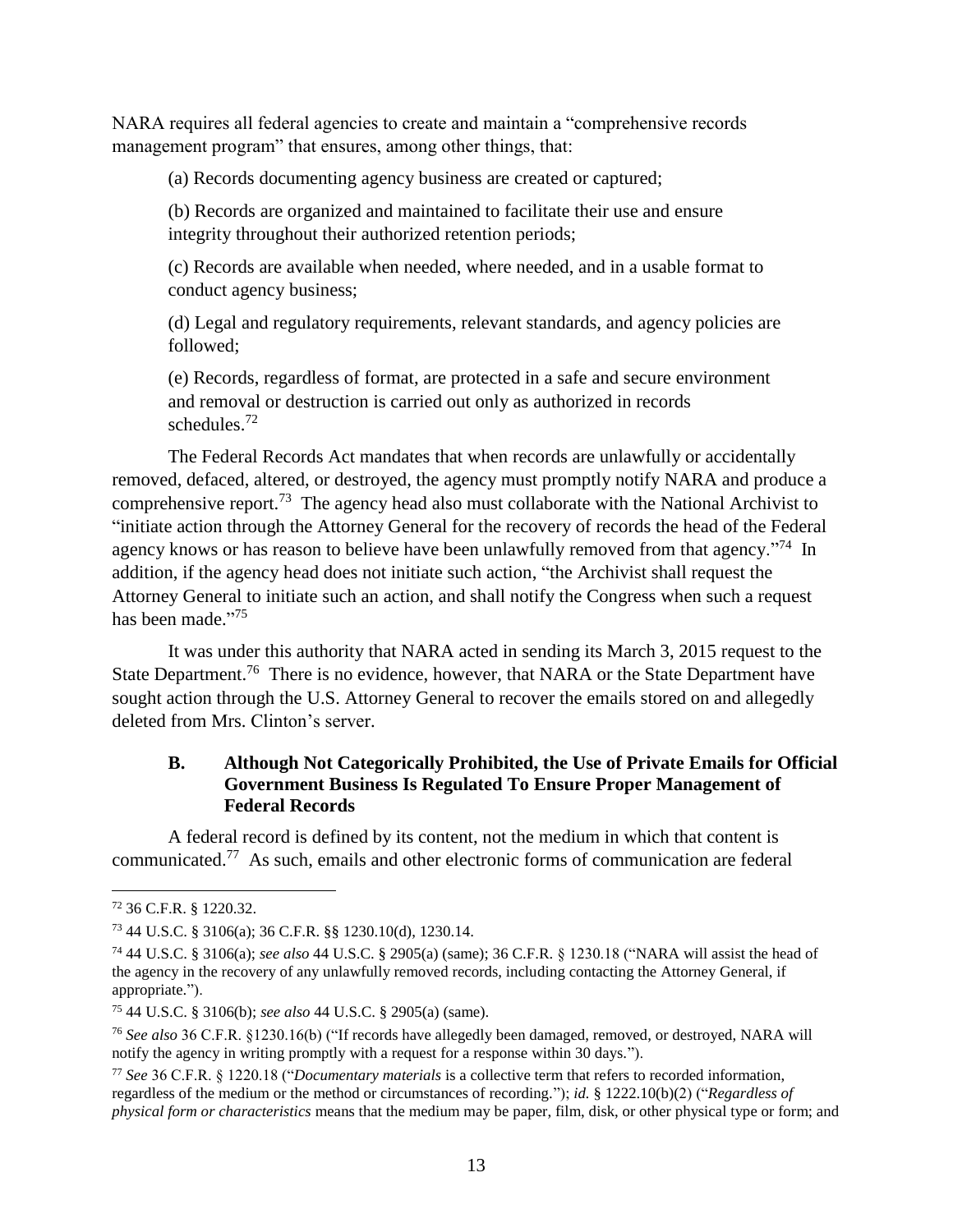records whenever the information they contain meets the statutory and regulatory definition of a record.<sup>78</sup> Almost all of Mrs. Clinton's work-related emails constitute federal records, a fact that she acknowledged when she delivered the printouts to the State Department on December 5, 2014.<sup>79</sup> In addition, as Under Secretary of State for Management Patrick F. Kennedy explained in the October 28, 2014 letter requesting copies of all federal records in Mrs. Clinton's possession, the State Department considers almost all documents in whatever form that touch upon the work of a Secretary of State to be federal records that must be permanently preserved.<sup>80</sup>

Given the nature of electronic information and the special requirements needed to ensure its preservation over time, NARA has promulgated a series of regulations that uniquely apply to electronic records, including emails. In particular, it requires that agencies set up a reliable recordkeeping system to capture and preserve electronic records<sup>81</sup> and that this system be built to

that the method of recording may be manual, mechanical, photographic, electronic, or any other combination of these or other technologies."); *see also* State IG Report on the SMART System, *supra* note [45,](#page-10-0) at 2 ("Whether the written information creates a record is a matter of content, not form."); *infra* note [89](#page-17-0) (outlining State Department regulations to the same effect). Even Mrs. Clinton admitted to the same. *See Statement from the Office of Former Secretary Clinton*, *supra* note [4,](#page-3-0) at 2 (agreeing that "[u]nder the Federal Records Act, records are defined as recorded information, regardless of its form or characteristics, 'made or received by a Federal agency under Federal law or in connection with the transaction of public business.' [44 U.S.C. § 3301]").

<sup>78</sup> *See* 36 C.F.R. § 1220.18 ("*Electronic record* means any information that is recorded in a form that only a computer can process and that satisfies the definition of a Federal record under the Federal Records Act. The term includes both record content and associated metadata that the agency determines is required to meet agency business needs.").

<sup>79</sup> *See* Letter from Cheryl Mills, Lawyer for Hillary Clinton, to Patrick F. Kennedy, Under Sec'y of State for Mgmt. (Dec. 5, 2014*), available at* http://goo.gl/hm6WOM (forwarding "those electronic mails we believe respond to your request"); Letter from Patrick F. Kennedy, Under Sec'y of State for Mgmt., to Cheryl Mills, Lawyer for Hillary Clinton (Nov. 12, 2014), *available at* http://goo.gl/C4EV9q (requesting that should Mrs. Clinton or her representative "be aware or become aware in the future of a federal record, such as an email sent or received on a personal email account while serving as Secretary of State, that a copy of this record be made available to the Department. . . . We ask that a record be provided to the Department if there is reason to believe it may not otherwise be preserved in the Department's recordkeeping system.").

<sup>80</sup> Letter from Patrick F. Kennedy, Under Sec'y of State for Mgmt., to Cheryl Mills, Lawyer for Hillary Clinton (Nov. 12, 2014), *available at* http://goo.gl/C4EV9q. Under the NARA-approved records disposition schedule for Secretary of State records, all correspondence, briefing books, notes, agendas, memos, drafts, minutes, reports, talking points, and other such documentation relating to her diplomatic activities, appearances, briefings, speeches, travel, telephone calls, scheduling, staff meetings, and other matters relating to the responsibilities of the Secretary of State must be preserved permanently. U.S. Dep't of State Records Schedule, Chapter 01: Secretary of State, *available at* http://goo.gl/1Nto0L. The only records that may be deleted or destroyed after a time are certain declined invitation and event files. *Id.*

<sup>81</sup> *See* 36 C.F.R. § 1236.12(b), (d) (requiring electronic records to "be retrievable and usable for as long as needed to conduct agency business (i.e., for their NARA-approved retention period). Where the records will need to be retained beyond the planned life of the system, agencies must plan and budget for the migration of records and their associated metadata to new storage media or formats in order to avoid loss due to media decay or technology obsolescence" and implementation of "a standard interchange format (e.g., ASCII or XML) when needed to permit the exchange of electronic documents between offices using different software or operating systems"); *id.* § 1236.20(b)(6) (requiring a preservation method that ensures "all records in the system are retrievable and usable for as long as needed to conduct agency business and to meet NARA-approved dispositions. Agencies must develop procedures to enable the migration of records and their associated metadata to new storage media or formats in order to avoid loss due to media decay or technology obsolescence.").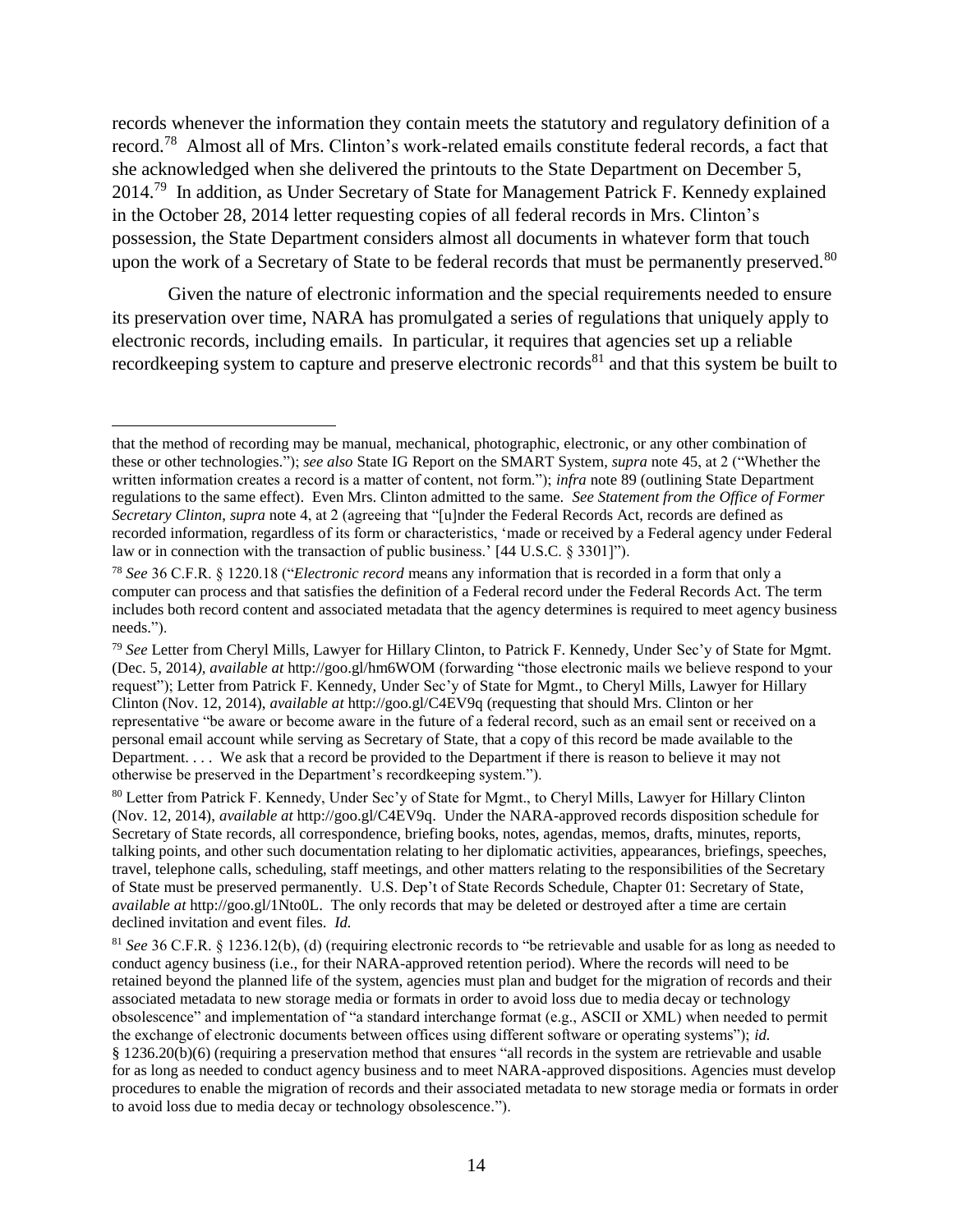ensure reliability, authenticity, integrity, usability, content, context and structure. These elements are defined as follows:

a) *Reliability*: Controls to ensure a full and accurate representation of the transactions, activities or facts to which they attest and can be depended upon in the course of subsequent transactions or activities.

(b) *Authenticity*: Controls to protect against unauthorized addition, deletion, alteration, use, and concealment.

(c) *Integrity*: Controls, such as audit trails, to ensure records are complete and unaltered.

(d) *Usability*: Mechanisms to ensure records can be located, retrieved, presented, and interpreted.

(e) *Content*: Mechanisms to preserve the information contained within the record itself that was produced by the creator of the record;

(f) *Context*: Mechanisms to implement cross-references to related records that show the organizational, functional, and operational circumstances about the record, which will vary depending upon the business, legal, and regulatory requirements of the business activity; and

(g) *Structure*: controls to ensure the maintenance of the physical and logical format of the records and the relationships between the data elements.<sup>82</sup>

With respect to emails in particular, NARA prohibits the use of "an electronic mail system to store the recordkeeping copy of electronic mail messages identified as Federal records unless that system has all of the features specified by [the applicable regulations]"<sup>83</sup> and requires that agencies "instruct staff on how to copy Federal records from the electronic mail system to a recordkeeping system."<sup>84</sup> Where an agency allows its personnel to send and receive official emails on a system not operated by the agency, that agency "must ensure that Federal records sent or received on such systems are preserved in the appropriate agency recordkeeping system."<sup>85</sup>

Under the above regulations, which were in place during Mrs. Clinton's tenure, an individual government official such as Mrs. Clinton is not authorized to set up her own recordkeeping system or to maintain email records on a personal server or email account without ensuring that such electronic records concurrently are archived in the official agency

<sup>82</sup> 36 C.F.R. § 1236.10.

<sup>83</sup> 36 C.F.R. § 1236.22(d)(1); *see also id.* § 1236.20(c) ("*Backup systems.* System and file backup processes and media do not provide the appropriate recordkeeping functionalities and must not be used as the agency electronic recordkeeping system.").

<sup>84</sup> 36 C.F.R. § 1236.22(d)(2).

<sup>85</sup> 36 C.F.R. § 1236.22(b).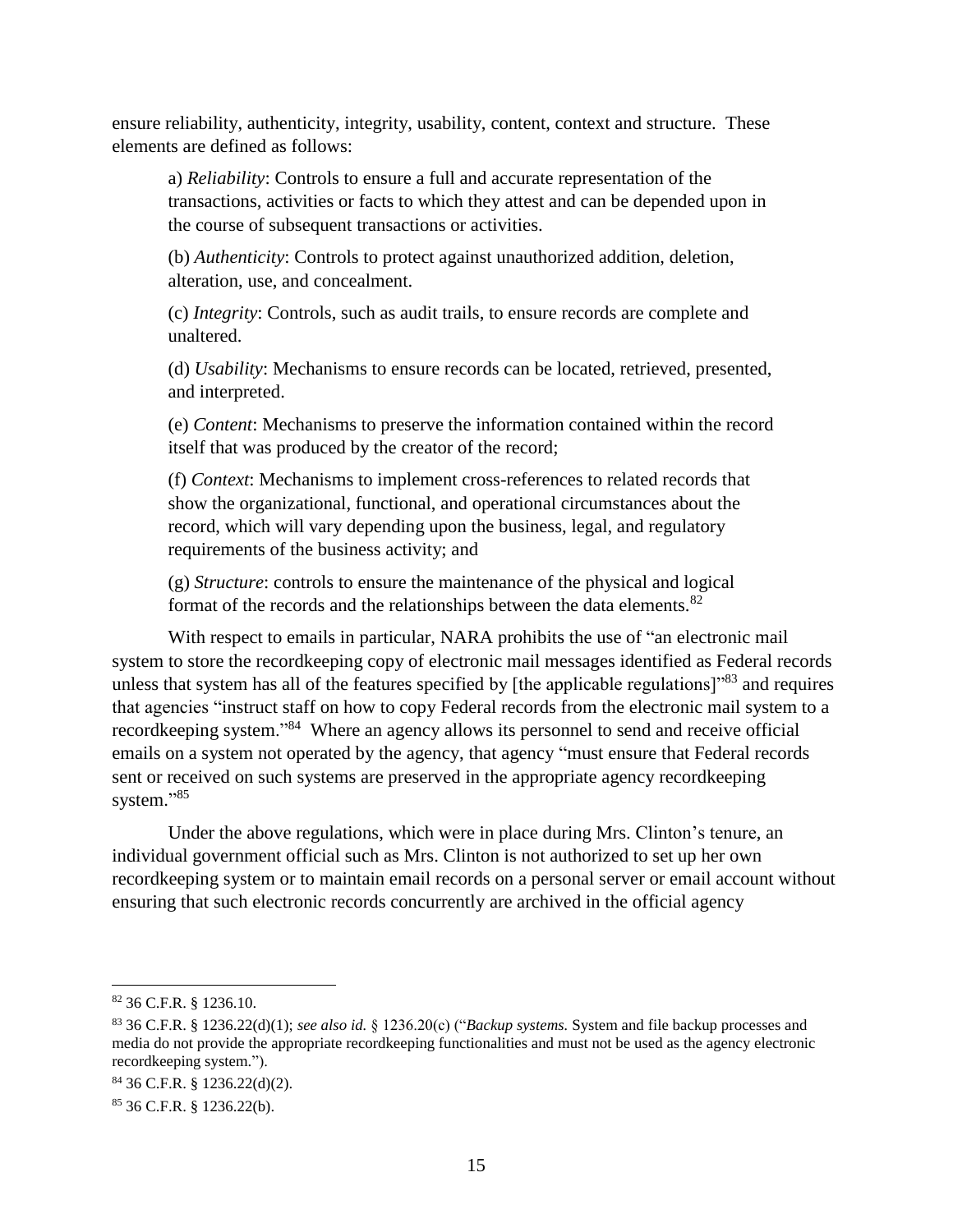recordkeeping system.<sup>86</sup> A State Department official's failing to transfer emails to the State Department's official recordkeeping system would violate these regulations.

# **C. The State Department Implements Its Federal Records Obligations through Regulations Set Forth in Its Foreign Affairs Manual, Which Applied to Mrs. Clinton**

To comply with its records management requirements under the Federal Records Act and its implementing regulations, the State Department has established a "an active, continuing program for the effective, economical, and efficient life cycle management of records and information within the Department of State,"<sup>87</sup> which it has set forth in its Foreign Affairs Manual.<sup>88</sup> Among other matters, the Foreign Affairs Manual, in provisions that were put in place before Mrs. Clinton's tenure as Secretary of State, explains that email and other electronic media constitute federal records if the information therein contained meets the statutory definition of a record,<sup>89</sup> that such electronic records must be preserved in their electronic form through backing up, copying, and reformatting to ensure their usability throughout their life-cycle,  $90$  and that "[e]lectronic records may be destroyed only in accordance with a records disposition authority approved by the Archivist of the United States."<sup>91</sup>

<span id="page-17-0"></span>Mrs. Clinton violated this last regulation when she deleted the electronic versions of the email records she delivered to the State Department on December 5, 2015. Contrary to her allegation that the regulations only required her to print hard copies of her emails, the State Department has an approved disposition schedule that applies specifically to the Secretary of State (and no one else), and that schedule does not permit wholesale destruction of original electronic records.<sup>92</sup> Under Secretary of State Patrick F. Kennedy also made this requirement

<sup>86</sup> *See also* 36 C.F.R. §§ 1222.20(b) & 1222.34(g) (requiring that personal files be maintained separately from records); *id.* § 1230.3(b) (defining "removal" as any act "allowing a record to leave the custody of a Federal agency without the permission of the Archivist of the United States.").

 $87$  5 Foreign Affairs Manual ("FAM") 411(1).

<sup>88</sup> *See* 5 FAM 411-443; 751-756; *see also* 1 FAM 011.1(a) ("The functional statements or organizational responsibilities and authorities assigned to each major component of the Department are described in this volume of the Foreign Affairs Manual. They comprise the basic organizational directive of the Department of State.").

 $89$  *See, e.g.,* 5 FAM 415.1; 443.1(a), 443.2; 754(e) (defining a record and when emails meet that definition); *id.* 443.1(c) ("All employees must be aware that some of the variety of the messages being exchanged on E-mail are important to the Department and must be preserved; such messages are considered Federal records under the law.").

<sup>90</sup> 5 FAM 441(h)(2). Mrs. Clinton has admitted her obligation to preserve her emails. *Statement from the Office of Former Secretary Clinton*, *supra* note [4,](#page-3-0) at 2 (stating and agreeing that "[i]n 2009, the National Archives and Record Administration issued guidance reaffirming a prior regulation (36 CFR § 1234.24) on the need to preserve work emails").

 $91$  5 FAM 441(i)(1). The Foreign Affairs Manual further states that the authority to dispose of electronic records must be "obtained through the Records Management Branch (OIS/RA/RD). This process is exclusive, and records of the United State Government, including electronic records, may not be alienated or destroyed except through this process." *Id.* 441(i)(1)-(2).

<sup>92</sup> *See id.;* U.S. Dep't of State Records Schedule, Chapter 01: Secretary of State, *available at* http://goo.gl/1Nto0L (requiring permanent retention of all Secretary of State records except the electronic versions of certain declined invitation and event files); U.S. Dep't of State, Records Disposition Schedules, http://goo.gl/DdOyEu ("Records Disposition Schedules documents the major records series (including electronic records) related to the activities of each office, identifies temporary and permanent records, and provides mandatory instructions for the retention and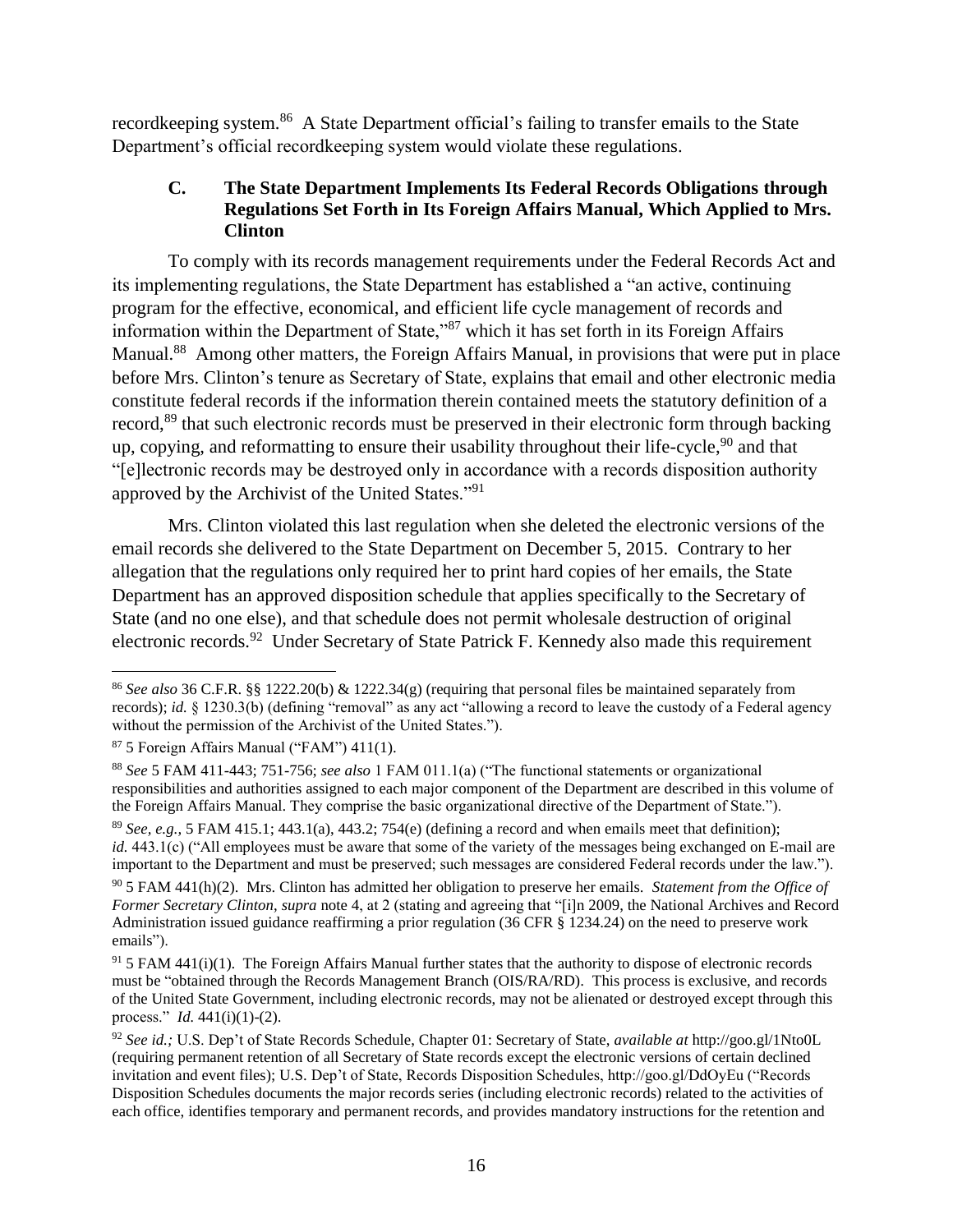clear to Mrs. Clinton in a March 23, 2015 letter to her lawyer, Mr. Kendall, in which he responded to Mrs. Clinton's request for permission to retain copies of the email records she had delivered to the State Department.<sup>93</sup> In that letter, Mr. Kennedy explained that Mrs. Clinton could retain the records, but only "provided that . . . steps are taken to safeguard against loss or unauthorized access . . . and there is agreement to return the documents to the Department upon request. Additionally, following NARA's counsel, we ask that, to the extent the documents are stored electronically, they continue to be preserved in their electronic form.<sup>"94</sup>

<span id="page-18-0"></span>Mrs. Clinton violated other provisions of the State Department's regulations as well. In discussing the State Department's requirements regarding email records, Under Secretary Kennedy explained in a recent Department Notice that, consistent with long-standing Department regulations, all Department employees "at every level" have a legal obligation to capture, preserve, manage and protect their federal records, including email, and that these records must be "accessible in official government systems." 95 Similar information was repeated in an August 28, 2014 memorandum from Under Secretary Kennedy that was appended to the April 2, 2015 report to NARA. As that memorandum stated, the Secretary of State is considered a "Senior Official," all such Senior Officials are responsible "for the proper management and preservation of their records," "[t]hese responsibilities are applicable to all records made or received in the conduct of agency business regardless of physical format or media," and "[a]s a general matter, to ensure a complete record of their activities, senior officials should not use their private e-mail accounts (*e.g.* Gmail) for official business."<sup>96</sup>

<span id="page-18-1"></span>On this last point, Mrs. Clinton must have been aware during her tenure that State Department policy forbade the regular or exclusive use of personal email accounts for official business, as a June 28, 2011 cable sent out under her name to all diplomatic and consular posts emphasized, among other things, that personnel should "[a]void conducting official Department

disposition (retirement or destruction) of each records series based on their temporary or permanent status. All Records Disposition Schedules are approved by the Archivist of the United States, National Archives and Records Administration (NARA)"); *see also* 36 C.F.R. § 1222.12(d) ("The determination as to whether a particular document is a record does not depend upon whether it contains unique information. Multiple copies of the same document and documents containing duplicative information may each have record status depending on how they are used in conducting agency business.").

<sup>93</sup> Letter from Patrick F. Kennedy, Under Sec'y of State for Mgmt., to David E. Kelly, Lawyer for Mrs. Clinton (Mar. 23, 2015), attached to Letter from David E. Kendall, Lawyer for Hillary Clinton, to Trey Gowdy, Chairman of the H. Select Comm. on Benghazi (Mar. 27, 2015), *available at* http://goo.gl/jXpS5x.

<sup>94</sup> *Id.* at 1.

<sup>95</sup> U.S. Dep't of State, *Department Notice, A Message from Under Secretary for Management Patrick F. Kennedy regarding State Department Records Responsibilities and Policy*, at 1 (Oct. 17, 2014) ("State Dep't Notice"), http://goo.gl/sDixrN. Secretary of State John Kerry repeated this same language in an October 30, 2014 cable to all diplomatic and consular posts. U.S. Dep't of State, Diplomatic Cable MRN 14 STATE 128030 from Sec'y of State Kerry to All Diplomatic & Consular Posts (Oct. 30, 2014), *available at* http://goo.gl/VNFC3I.

<sup>96</sup> Memorandum from Patrick F. Kennedy, Under Sec'y of State for Mgmt., re: Senior Officials' Records Management Responsibilities, at 1, 3 (Aug. 28, 2014), *available at* http://goo.gl/bT6qLz; *see also* Michael Hirsh, *Clinton private email violated 'clear-cut' State Dept. rules*, Politico, Mar. 5, 2015, http://goo.gl/w19WHc (discussing State Department guidelines for sensitive but unclassified information that prevented the routine use of private email accounts for official Department business).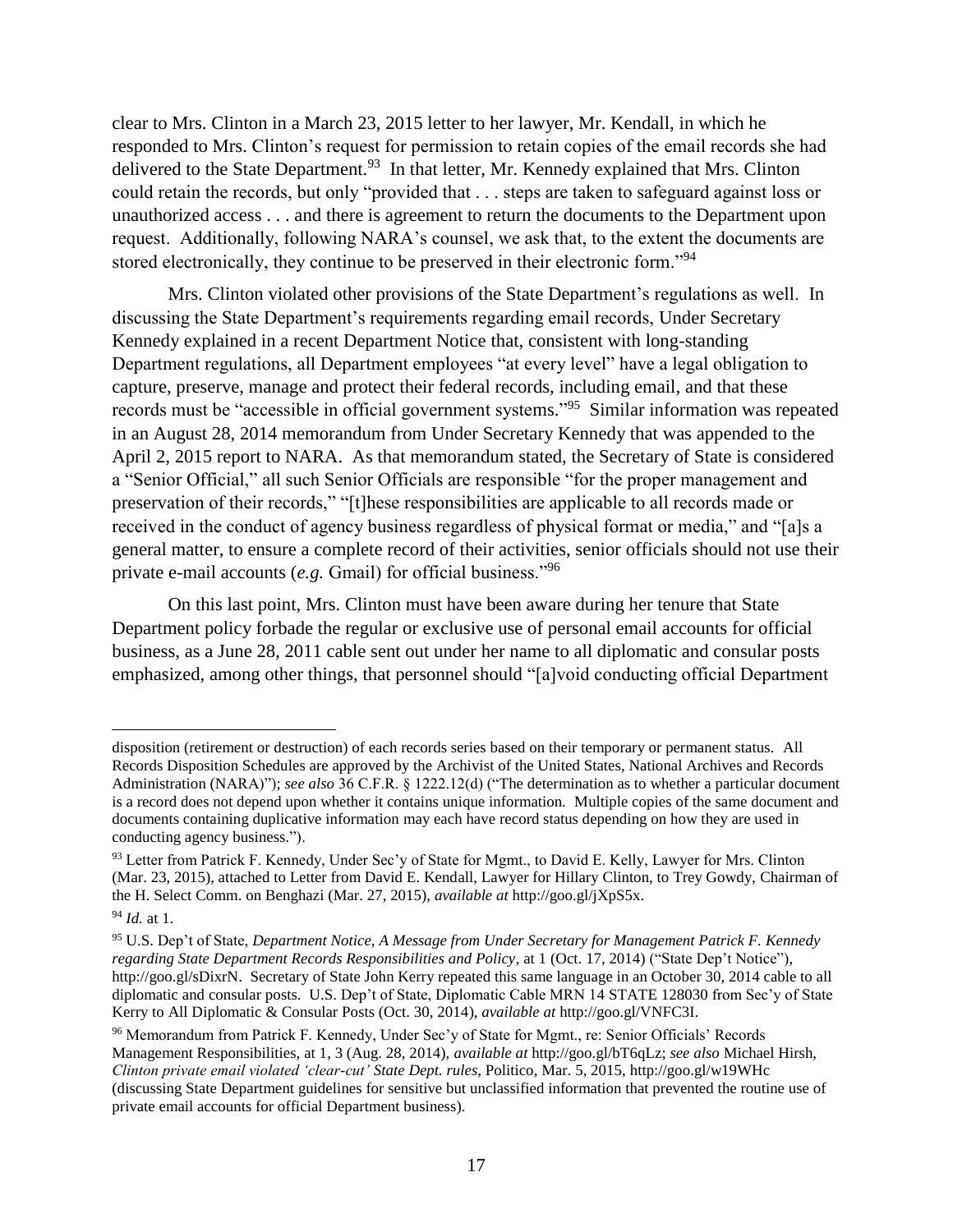business from your personal e-mail accounts."<sup>97</sup> In addition, at the midpoint of her tenure, the State Department Inspector General publically reprimanded an Ambassador for "disregard[ing] Department regulations on the use of commercial email for official government business."<sup>98</sup>

<span id="page-19-1"></span><span id="page-19-0"></span>As noted above, the SMART system, implemented in 2009, is the current official recordkeeping system for electronic cables and emails at the State Department.<sup>99</sup> This system was jointly developed with NARA to ensure that it met all requirements for agency recordkeeping and, according to the State Department, it "replace[d] an outdated cable communication system and contains an email management component for capturing record email."<sup>100</sup> During Mrs. Clinton's tenure, however, the SMART system did not automatically capture record emails. To comply with their recordkeeping obligations, each State Department employee, including Mrs. Clinton, was required to transfer or archive their record emails to the SMART system. As the applicable provision in the Foreign Affairs Manual explains: "Email originators and recipients are required to determine if an email is appropriate for preservation and, to the extent necessary, properly archive the email outside their email mailboxes. Placing an email in personal folders is NOT an adequate substitute for preserving the item as a record."<sup>101</sup>

Thus, contrary to her assertion,<sup>102</sup> not only was Mrs. Clinton's exclusive use of a private email account and server unauthorized and contrary to established regulations, she could not have met (and in fact did not meet) her recordkeeping obligations by sending her work-related emails to the email accounts of other government personnel.

Moreover, by her own admission,  $103$  at least 10 percent of Mrs. Clinton's email messages were sent to or received from email addresses outside of the State Department and thus these would not have been properly archived even if the State Department had implemented a system to automatically capture agency emails during her tenure.

<sup>&</sup>lt;sup>97</sup> U.S. Dep't of State, Diplomatic Cable MRN 11 STATE 65111 from Sec'y of State Clinton to All Diplomatic & Consular Posts (June 28, 2011), *available at* http://goo.gl/aYwi7c.

<sup>98</sup> U.S. Dep't of State Office of Inspector General, Office of Inspections: Inspection of Embassy Nairobi, Kenya, at 7 (ISP-I-12-38A Aug. 2012), http://goo.gl/TmY9Vb.

<sup>99</sup> *See supra* note [45](#page-10-0) and accompanying text; 1 FAM 273; U.S. Dep't of State, Agency Response to Presidential Memorandum *Managing Government Records*, at 2 (Mar. 27, 2012), *available at* http://goo.gl/jXCv1u.

<sup>100</sup> U.S. Dep't of State, Agency Response to Presidential Memorandum *Managing Government Records*, at 2 (Mar. 27, 2012), *available at* http://goo.gl/jXCv1u.

<sup>101</sup> 5 FAM 754(b) (emphasis in original); *see also* State IG Report on the SMART System, *supra* note [45,](#page-10-0) at 2 ("Every employee in the Department has the responsibility of preserving emails that should be retained as official records."); State Dep't Notice, *supra* note [95,](#page-18-0) at 2 ("In addition to the responsibility for preserving the documentation of official activities insofar as it is captured in email, employees should not use private e-mail account (e.g., Gmail, AOL, Yahoo, etc.) for official business. However, in those very limited circumstances when it becomes necessary to do so, the email messages covering official business sent from or received in a personal account must be captured and preserved in one of the Department's official electronic records systems (i.e., SMART or POEMS).").

<sup>102</sup> *See Statement from the Office of Former Secretary Clinton*, *supra* note [4,](#page-3-0) at 2 (asserting that "[i]n meeting the record-keeping obligations, it was Secretary Clinton's practice to email government officials on their '.gov' accounts, so her work emails were immediately captured and preserved.").

<sup>103</sup> *Id*.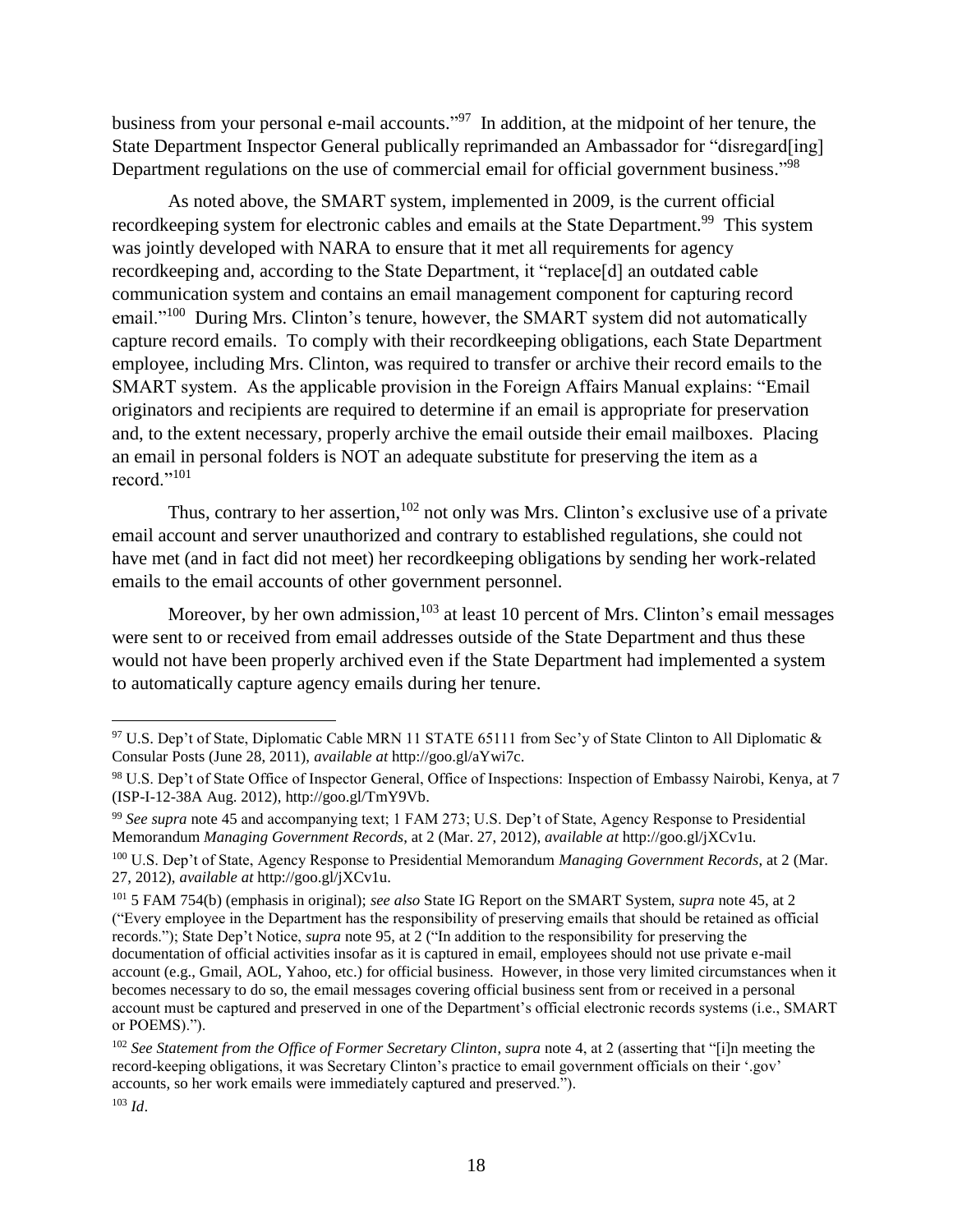State Department regulations also make clear that, consistent with the Federal Records Act, the records created and received by Department officials are the property of the State Department, not the personal property of those who create or receive them. As stated in the August 28, 2014 memorandum mentioned above, "[a]ll records generated by Senior Officials belong to the Department of State."<sup>104</sup> In addition, this memorandum makes clear that it has been State Department policy since 2009 (*i.e.,* from the beginning of Mrs. Clinton's tenure) that the Department must "capture *electronically* the e-mail accounts of the senior officials . . . as they depart their positions."<sup>105</sup> State Department regulations further require that all departing personnel undergo a security debriefing and sign a separation statement (Form OF-109), which "is mandatory to ensure that separating personnel are aware of the requirement to return all classified material and of a continuing responsibility to safeguard their knowledge of any classified information."<sup>106</sup> A State Department spokesman, however, has declared that Mrs. Clinton's failed to sign this required exit paperwork<sup>107</sup> and it is clear from the above recitation of the facts that she did not turn over all of her records upon leaving office.

As the above summary makes clear, the State Department had an established policy during Mrs. Clinton's tenure, which she knew or should have known, designed to 1) limit the use of personal emails for official government business, 2) capture within its own official system any email records that, for whatever reason, were sent to or from a personal email account; 3) properly archive all record emails and other electronic records in its official recordkeeping system (*i.e.*, the SMART system); and 4) electronically secure the email accounts and electronic records of departing personnel, especially Senior Officials such as the Secretary of State.

A State Department official knowingly disregards and violates applicable NARA and State Department regulations by 1) exclusively using a personal email account for official government business; 2) storing, without authorization, record emails created and received on the individual's own server rather than in the State Department's official recordkeeping system; 3) failing to turn over email records in their electronic form, which were and are the property of the State Department, upon leaving office; and 4) deleting the electronic versions of records without proper authorization.

<sup>105</sup> Memorandum from Patrick F. Kennedy, *supra* note [96,](#page-18-1) at 3 (emphasis added); *see also* 5 FAH-4 H-217,1(c) ("Departing officials must ensure that all record material that they possess is incorporated in the Department's official files and that all file searches for which they have been tasked have been completed, such as those required to respond to FOIA, Congressional, or litigation-related document requests. Fines, imprisonment, or both may be imposed for the willful and unlawful removal or destruction of records as stated in the U.S. Criminal Code (e.g., 18 U.S.C., section 2071).").

<sup>104</sup> Memorandum from Patrick F. Kennedy, *supra* note [96,](#page-18-1) at 1; *see also* State Dep't Notice, *supra* not[e 95,](#page-18-0) at 2 ("All records generated by Senior Officials belong to the Department of State.").

<sup>106</sup> 12 FAM 564.4(a).

<sup>107</sup> *See* Josh Gerstein, State: *No record Hillary Clinton signed exit form*, Politico (Mar. 17, 2013), http://goo.gl/KL9XhR.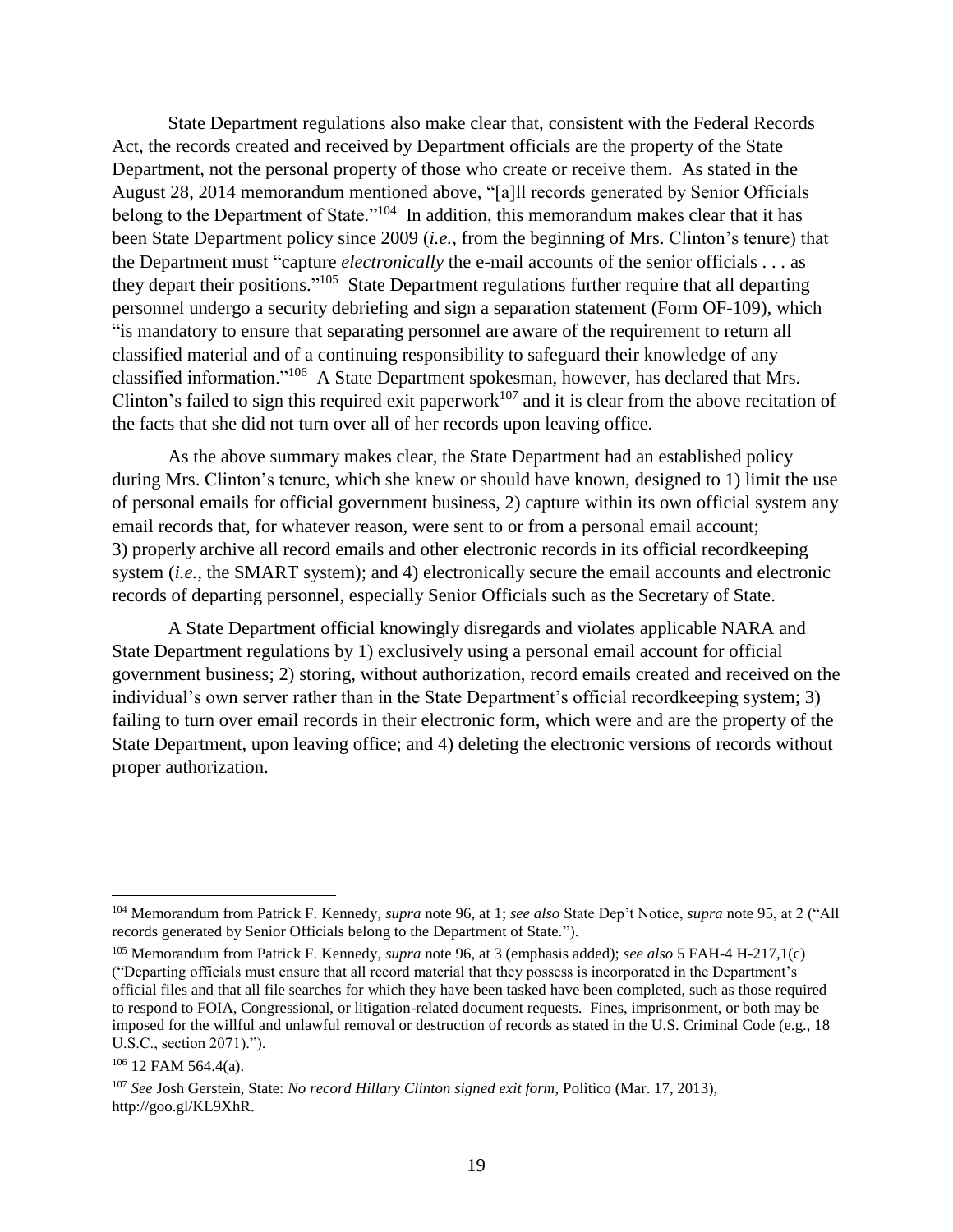#### **D. Exclusive Control over and Destruction of Official Email Records Violates 18 U.S.C. § 2071(b)**

Federal law makes it a crime to steal government records.<sup>108</sup> Larceny, however, is not the only act proscribed by the federal criminal code. Under 18 U.S.C § 2071, it also is a crime to conceal, remove or destroy federal records and other government documents. In relevant part, 18 U.S.C § 2071(b) provides:

Whoever, having the custody of any such record, proceeding, map, book, document, paper, or other thing, willfully and unlawfully conceals, removes, mutilates, obliterates, falsifies, or destroys the same, shall be fined under this title or imprisoned not more than three years, or both; and shall forfeit his office and be disqualified from holding any office under the United States.<sup>109</sup>

This statute is not aimed at prohibiting and punishing larceny. Rather, its purpose "is to prevent any conduct which deprives the Government of the use of its documents, be it by concealment, destruction, or removal."<sup>110</sup> After analyzing the statute's predecessor provisions and the manner in which it had been prosecuted, the District Court for the Southern District of New York found that "the essence of the offense charged in such prosecutions has not been larceny, for which Section 641 was available, but the rendering of information unavailable to the Government."<sup>111</sup> The court therefore concluded that "Section 2071 does not embrace any and all instances of removal of Government records; it proscribes that removal which deprives the Government of the use of the records."<sup>112</sup>

The case law also shows that the term "record" in this context refers to any document or record belonging to a federal agency,<sup>113</sup> while the term "custody" embraces all individuals who gain or have access to the record(s) in question in the course of their government employment.<sup>114</sup>

<sup>108</sup> 18 U.S.C. § 641.

 $109$  18 U.S.C § 2071(b). The first part of this statute defines "such" record, proceeding, etc. as that which is "filed or deposited with any clerk or officer of any court of the United States, *or in any public office*, or with any judicial or public officer of the United States." *Id.* § 2071(a) (emphasis added).

<sup>110</sup> *United States v. Rosner*, 352 F. Supp. 915, 919 (S.D.N.Y. 1972).

<sup>111</sup> *Rosner*, 352 F. Supp. at 921.

<sup>112</sup> *Id.*

<sup>113</sup> *United States v. Poindexter*, 725 F. Supp. 13, 19 (D.D.C. 1989) (the term "public office" does not simply refer to an office "to which the public customarily comes, as, for example, a Post Office window or a welfare office…. There is not the slightest reason to suppose that, when Congress sought to protect governmental documents from destruction, concealment, or mutilation, it meant to single out those offices that are customarily visited by members of the public, while leaving unprotected those offices not accessible to the public where normally the more important and vital government records are kept."); *United States v. Lang*, 364 F.3d 1210, 1222 (10th Cir. 2004), *vacated on other grounds* 543 U.S. 1108 (2005), (finding that "a copy of a government record itself functions as a record for purposes of § 2071").

<sup>114</sup> *Poindexter*, 725 F. Supp. at 20 ("There is no warrant for supposing, and no legislative history suggesting, that Congress meant to subject to punishment under section 2071 only those who are the custodians of records in the technical sense, such as clerks or librarians, but to permit others working in a government agency who have access to sensitive documents to destroy or alter them with impunity. The obvious purpose of the statute is to prohibit the impairment of sensitive government documents by those officials who have access to and control over them, and no court has ever held to the contrary.").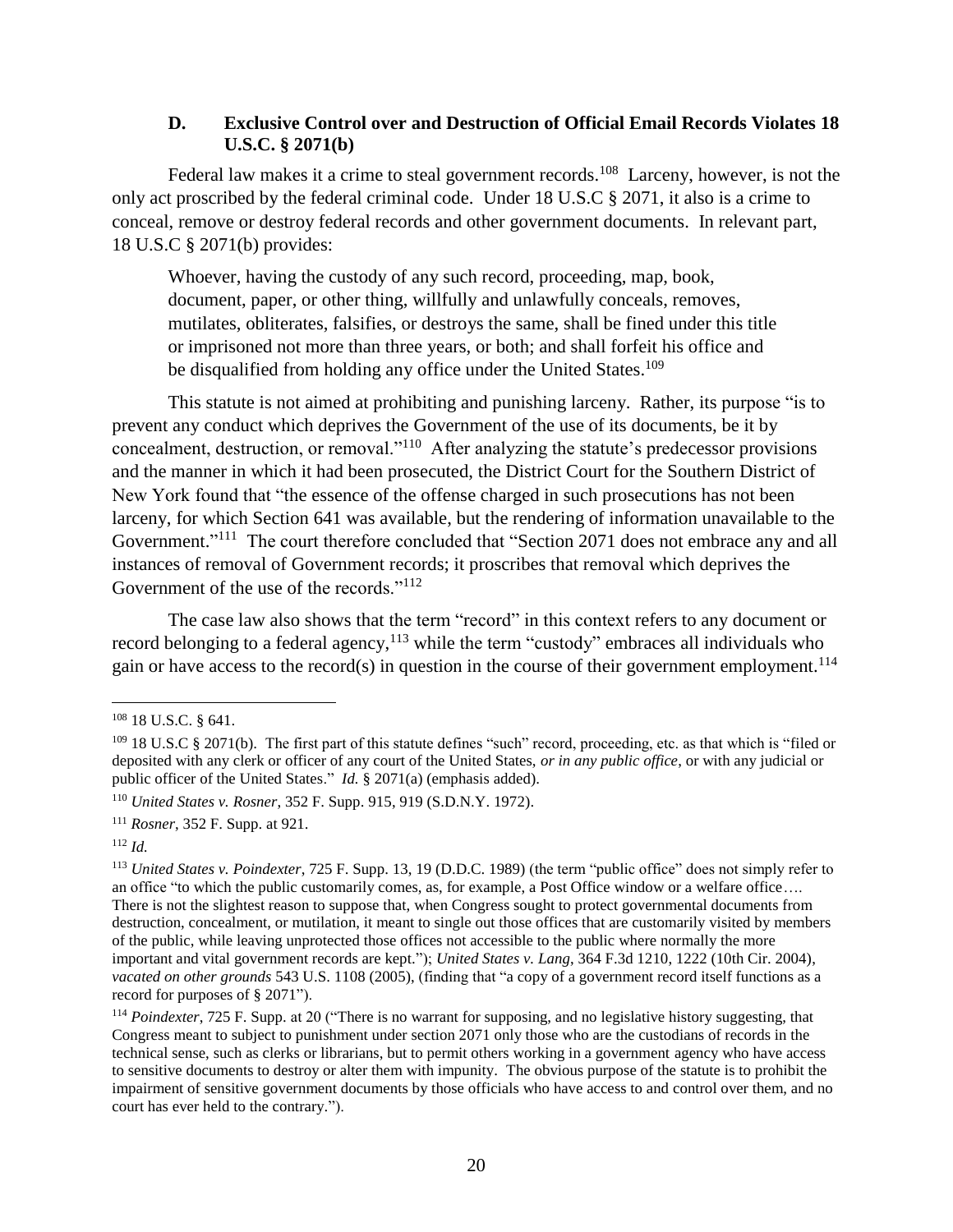Mrs. Clinton's relevant emails constitute documents and records belonging to the State Department.<sup>115</sup> She both created and received such records during the course of her employment at the State Department, and thus had "custody" of them within the meaning of the statute. Rejecting the use of a State Department email account and instead setting up an unauthorized personal account housed on a private server may be determined to be a deliberate creation and storage of federal records in such a way as to retain sole custody of them and prevent their use by the Government. Mrs. Clinton failed to turn over the only copies of these email records in accordance with standard State Department policy and instead retained exclusive custody of them for 22 months. During that time, the State Department did not have access to the records, either for its own purposes or to meet its requirements to produce documents in response to Congressional inquiries and FOIA requests, a fact confirmed by the Select Committee on Benghazi<sup>116</sup> and the State Department when officials admitted in court that the agency did not have the email records (whether in electronic or paper form) in its system until after Mrs. Clinton returned the 55,000 pages of printouts on December 5, 2014.<sup>117</sup> Mrs. Clinton wiped her server clean of the electronic versions of these emails without authorization.

Moreover, because the State Department by its own admission did not have any process in place to capture and archive email messages automatically until February 2015<sup>118</sup> and the applicable State Department regulations and recordkeeping systems required its personnel to make a deliberate decision as to what email records to archive,  $119$  a reviewing jury might determine that Mrs. Clinton could not have had any expectation that her email records would have been properly preserved simply because she sent email correspondence to a "state.gov" email account. And, by her own admission, at least 10 percent of her email messages were sent to or received from email addresses outside of the State Department and thus could not have been saved even if the State Department had implemented such a system during her tenure.

#### **E. Use of a Private Server and Destruction of Official Email Records Implicate other Provisions of Federal Criminal Law**

Mrs. Clinton's actions in setting up a private server to send, receive and store official email records without authorization from NARA and without being tied into the State Department's official recordkeeping system, and her subsequent decision to delete all email records from her server may raise other criminal law provisions.

#### **1. Mishandling Classified Information**

18 U.S.C § 793(f) makes it a crime for anyone "having lawful possession or control" of any document or other item relating to the national defense to permit its removal "from its proper

<sup>115</sup> *See* Memorandum from Patrick F. Kennedy, *supra* note [96,](#page-18-1) at 2 ("All records generated by Senior Officials belong to the Department of State."); State Dep't Notice, *supra* note [95,](#page-18-0) at 2 ("All records generated by Senior Officials belong to the Department of State.").

<sup>116</sup> *See supra* § II.C and note [61.](#page-12-0)

<sup>117</sup> *See supra* note[s 50-](#page-10-1)[55](#page-11-0) and accompanying text.

<sup>118</sup> *See supra* not[e 49](#page-10-2) and accompanying text.

<sup>119</sup> *See supra* note[s 98-](#page-19-0)[100](#page-19-1) and accompanying text.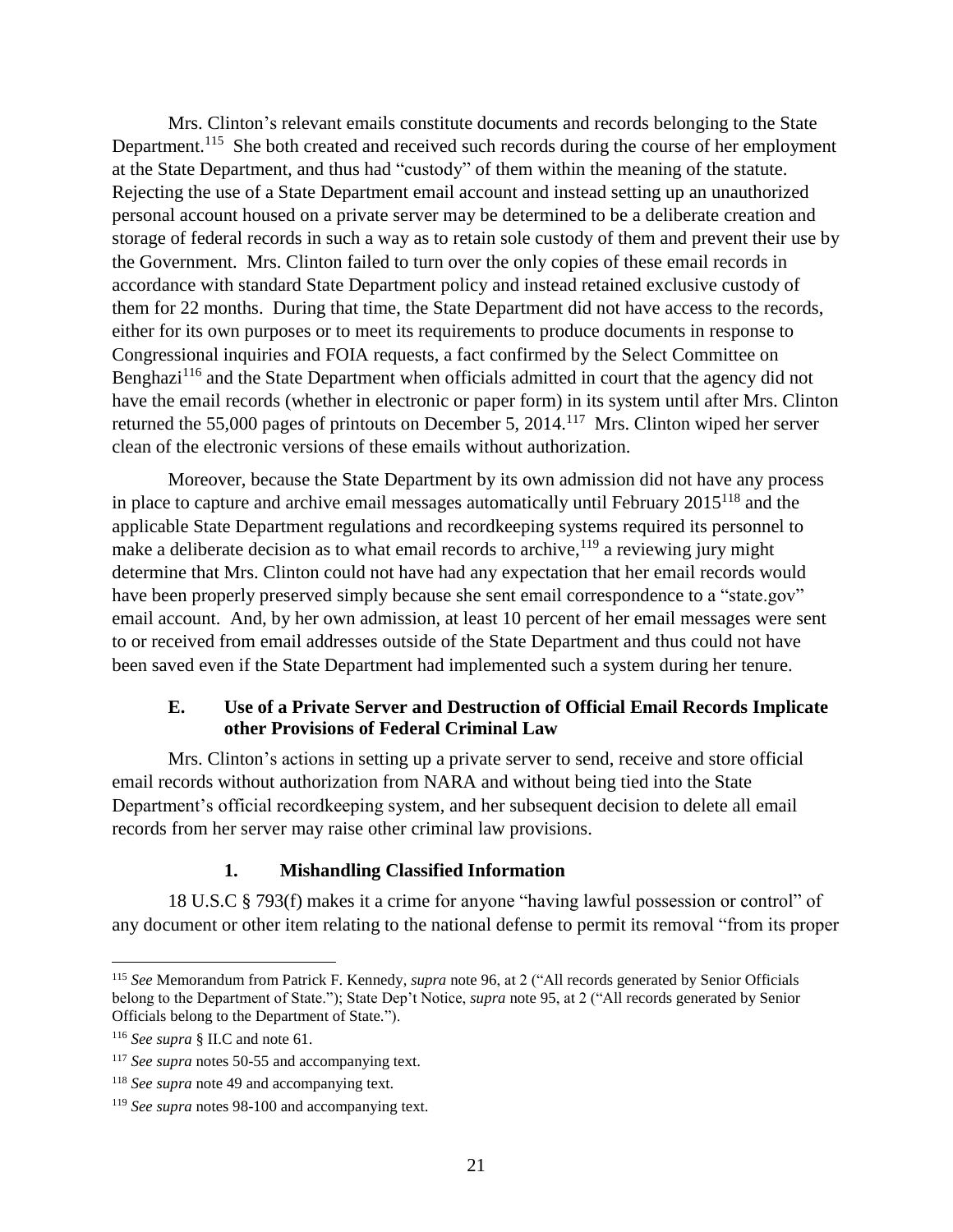place of custody." A failure to report that the item has been removed from its proper place of custody also constitutes a violation of this provision. The penalty for violation of this provision is a fine or imprisonment up to ten years.

Similarly, under 18 U.S.C. § 1924(a), "[w]hoever, being an officer. . . of the United States, and, by virtue of his office, employment, position, or contract, becomes possessed of documents or materials containing classified information of the United States, knowingly removes such documents or materials without authority and with the intent to retain such documents or materials at an unauthorized location shall be fined under this title or imprisoned for not more than one year, or both." Section 1924(c) defines "classified information" as "information originated, owned, or possessed by the United States Government concerning the national defense or foreign relations of the United States that has been determined pursuant to law or Executive order to require protection against unauthorized disclosure in the interests of national security."

On July 24, 2015, news outlets reported that the Inspectors General of the State Department and of the Intelligence Community had raised serious concerns about the mishandling of classified information in conjunction with Mrs. Clinton's use of a private email account and server for her official government work.<sup>120</sup> This was followed by an official statement from the two inspectors general explaining that they had made a security referral "for counterintelligence purposes" because, out of a sample of 40 emails taken from the larger cache of emails that Mrs. Clinton had delivered to the State Department, investigators had discovered four emails containing classified information.<sup>121</sup> The official statement noted that the emails in question had contained this classified information when they were generated, that this information remains classified to the present time, and that "[t]his classified information should never have been transmitted via an unclassified personal system."<sup>122</sup> On August 11, 2015, the Intelligence Community Inspector General reported to Congress that two of these four emails were classified at the Top Secret level.<sup>123</sup> Another report from the Intelligence Community Inspector General indicated that all of the emails that Mrs. Clinton delivered to the State Department had also been copied to a thumb drive in the custody of her lawyer, David

<sup>120</sup> *See, e.g.,* Bryon Tau, *Hillary Clinton Sent Classified Information Over Email While at State Department, Review Finds*, Wall St. J. (July 24, 2015), http://goo.gl/kJZpLn.

<sup>&</sup>lt;sup>121</sup> Statement from the Inspectors General of the Intelligence Community and the Department of State Regarding the Review of Former Secretary Clinton's Emails (July 24, 2015), http://goo.gl/MO9DXl; *see also* Memorandum from the Inspector General of the Intelligence Community (July 23, 2015), http://goo.gl/akkp73 (noting that that the classified information "should have been marked and handled at the SECRET level"); Memorandum from Steve A. Linick, Inspector General, U.S. Dep't of State, to Patrick F. Kennedy, Under Sec'y of State for Mgmt., U.S. Dep't of State (July 17, 2015), https://goo.gl/X3gLxD ("ICIG has received confirmation from IC FOIA officials that several of [Mrs. Clinton's] emails contained classified IC information, though they were not marked as classified.").

<sup>&</sup>lt;sup>122</sup> Statement from the Inspectors General of the Intelligence Community and the Department of State Regarding the Review of Former Secretary Clinton's Emails (July 24, 2015), http://goo.gl/MO9DXl.

<sup>123</sup> Memorandum from the Inspector General of the Intelligence Community (Aug. 11, 2015), *available at* http://goo.gl/A9lY4v; *see also Clinton turns over private server to Justice Dept amid report it contained 'top secret' emails*, FoxNews.com (Aug. 12, 2015).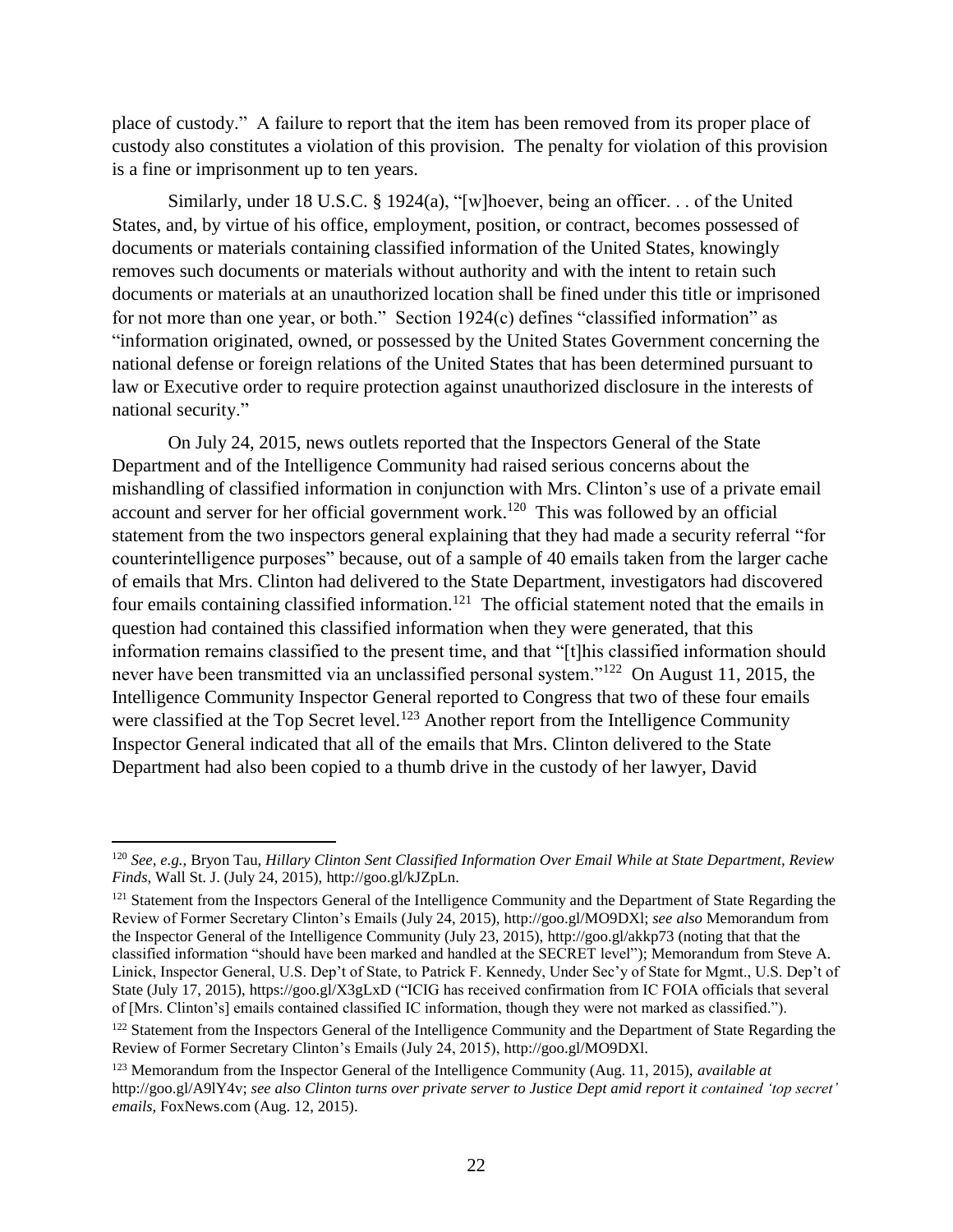Kendall.<sup>124</sup> This report stated further that there are "potentially hundreds of classified emails within the approximately 30,000 provided by former Secretary Clinton."<sup>125</sup>

A jury might find these facts legally relevant to provisions criminalizing the mishandling of classified information. However, a jury must first determine that Mrs. Clinton deliberately structured an email system to ensure that her official email correspondence would be stored not in its proper place of custody with the State Department but on her personal server, which was not authorized or set up to store or handle classified material. Mrs. Clinton was not authorized to copy her records to a thumb drive given to her lawyer. Public reports confirm that some of the information contained in her emails was indeed classified at the time it was generated and that the emails were stored on and sent from a nongovernmental, unclassified email system.

It is also known that Mrs. Clinton communicated with State Department officials and others about the Benghazi terrorist attack,<sup>126</sup> including on such matters as when to announce the death of Ambassador Chris Stevens.<sup>127</sup> Given the subject and sensitivity of that attack and its aftermath, as well as the many other subjects on which she would have corresponded as Secretary of State, there is a strong likelihood that a several of her emails contained classified information.

### **2. Obstruction of Justice**

In a March 30, 2015 news report, the *Washington Examiner* explained that on September 20, 2012, less than two weeks after the Benghazi terrorist attack, "the House Government Oversight Committee sent a letter to Secretary of State Hillary Clinton requesting that she turn over 'all information . . . related to the attack on the consulate'" and that Mrs. Clinton responded on October 2, 2012 with a promise to cooperate fully with the investigation.<sup>128</sup> Mrs. Clinton confirmed this news report in an October 10, 2012 interview with the Wall Street Journal's Monica Langley by stating that "we're working hard to be responsive to the Congress in their

 $\overline{a}$ <sup>124</sup> Memorandum of the Inspector General of the Intelligence Community, at 2 (July 23, 2015), http://goo.gl/akkp73.

<sup>125</sup> *Id.*; *see also* Memorandum from Steve A. Linick, Inspector General, U.S. Dep't of State, to Patrick F. Kennedy, Under Sec'y of State for Mgmt., U.S. Dep't of State (June 29, 2015), included as Attachment D to Memorandum from Steve A. Linick, Inspector General, U.S. Dep't of State, to Patrick F. Kennedy, Under Sec'y of State for Mgmt., U.S. Dep't of State (July 17, 2015), https://goo.gl/X3gLxD ("On June 26 and June 27, 2015, Department staff responsible for FOIA issues further reviewed a portion of the 55,000 pages that have been or are to be reviewed. They report discovering hundreds of potentially classified emails within the collection.").

<sup>126</sup> *See, e.g.,* Michael S. Schmidt, *First Batch of Hillary Clinton Emails Captures Concerns Over Libya*, N.Y. Times (May 21, 2015), http://goo.gl/xGefIp; Michael S. Schmidt, *A Closer Look at Hillary Clinton's Emails on Benghazi*, N.Y. Times (May 21, 2015), http://goo.gl/1Eb70O.

<sup>127</sup> *See, e.g.,* Abigail James, *Hillary Clinton's released emails reveal her thoughts during the night of the Benghazi terror attack*, Catholic Online (June 1, 2015), http://goo.gl/9w0EwM.

<sup>128</sup> Byron York, *Hillary Clinton withheld information from Congress. Now what does Congress do?*, Wash. Examiner (Mar. 30, 2015), http://goo.gl/p37RBG; *see also* Bryon York, *Clinton email answers don't answer key question,* Wash. Examiner (July 17, 2015), http://goo.gl/pbkWCC (explaining that the September 20, 2012 letter from the Oversight Committee stated that "[i]n complying with this request, you are required to produce all responsive documents that are in your possession, custody, or control, whether held by you or your past or present agents, employees, and representatives acting on your behalf" and that it specified emails as included in the scope of the request).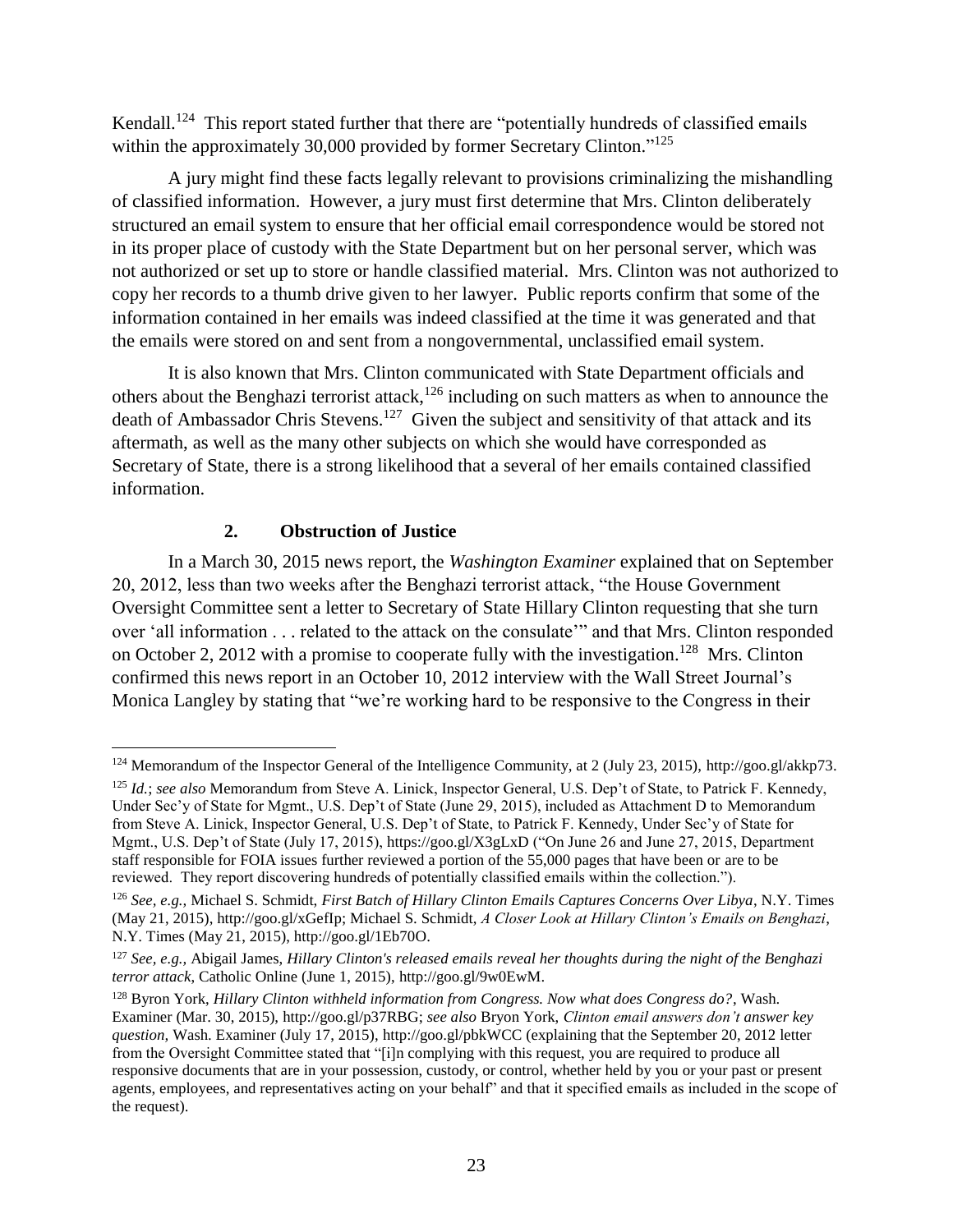requests on our terrible tragedy in Benghazi, and give them information, and try to run an effective, accurate, investigation so we can get to the bottom of what happened."<sup>129</sup>

According to the original *Washington Examiner* news report, "House investigators made repeated appeals to the State Department for documents and information on Benghazi. After much haggling and legal maneuvering, State turned over a significant amount of material. Officials there not only pledged cooperation but told the House that they had turned over all the documents requested."<sup>130</sup> As explained above, however, in response to the November 18, 2014 and December 2, 2014 document requests from the Select Committee on Benghazi, the State Department delivered an additional 847 pages relating to Benghazi on February 13, 2015.<sup>131</sup> These never-before-seen documents had been found among the 55,000 pages of email printouts that Mrs. Clinton delivered to the State Department on December 5, 2014, proof that Mrs. Clinton had withheld the same from the earlier congressional inquiries. And then, according to Mrs. Clinton's own statements, following the delivery of the paper copies of her emails, she allegedly deleted all electronic versions of her emails, both work-related and personal.<sup>132</sup>

In addition, after the Select Committee on Benghazi subpoenaed Mr. Blumenthal prior to its meeting with him on June 16, 2015, it was revealed that there were additional emails relating to Libya created or received by Mrs. Clinton that she had not previously produced to the Committee or otherwise released to the public.<sup>133</sup> The evidence also suggests that Mrs. Clinton selectively edited some of her email records before they were produced to the Committee.<sup>134</sup>

Two principal laws apply to the withholding of and tampering with relevant documents and the failure to preserve records in the face of congressional inquiries.

**18 U.S.C. § 1001:** Under this statute, it is a crime if anyone knowingly and willfully "falsifies, conceals, or covers up by any trick, scheme, or device a material fact" or "makes any materially false, fictitious, or fraudulent statement or representation" in the course of "any

<sup>&</sup>lt;sup>129</sup> Transcript of Hillary Clinton Interview with Monica Langley, transcribed in Email from Caroline E. Adler, State Dep't ComMrs. Dir., to Thomas R. Nides, Deputy Sec'y of State, and Philipe I. Reines, Senior Adviser to Secy' of State (Oct. 11, 2012), *available at* https://goo.gl/zkcvD0; *see also* Monica Langley, *For Clinton as Top Diplomat, Tumultuous Closing Chapter,* Wall St. J. (Oct. 25, 2012), http://goo.gl/dghBDL (reporting that "Mrs. Clinton also worked on damage control at home, particularly with Congress. She went to Capitol Hill for all-member private sessions with senators and representatives.").

<sup>130</sup> Byron York, *Hillary Clinton withheld information from Congress. Now what does Congress do?*, Wash. Examiner (Mar. 30, 2015), http://goo.gl/p37RBG (also reporting that "'The State Department actively told us that they were cooperating with us,' recalls one knowledgeable Hill Republican. 'They made representations that the documents [turned over] were complete and responsive.'").

<sup>131</sup> *See supra* not[e 26](#page-6-1) and accompanying text.

<sup>&</sup>lt;sup>132</sup> *See supra* note[s 8-](#page-3-1)[9](#page-4-1) and accompanying text.

<sup>133</sup> *See* Rachael Bade, *Some of Clinton's Libya emails said to be withheld form Benghazi Committee*, Politico (June 15, 2015), http://goo.gl/261kHJ; Rachael Bade, *Hillary Clinton emails mentioning Benghazi kept from panel*, Politico (June 17, 2015), http://goo.gl/3DojtP; Karen DeYoung, *State Department says 15 e-mails missing from pages Hillary Clinton provided*, Wash. Post (June 25, 2015), http://goo.gl/YYrY09.

<sup>134</sup> Sarah Westwood, *Records show Clinton withheld emails about oil, terrorism*, Wash. Exam. (June 27, 2015), http://goo.gl/sX3b3E.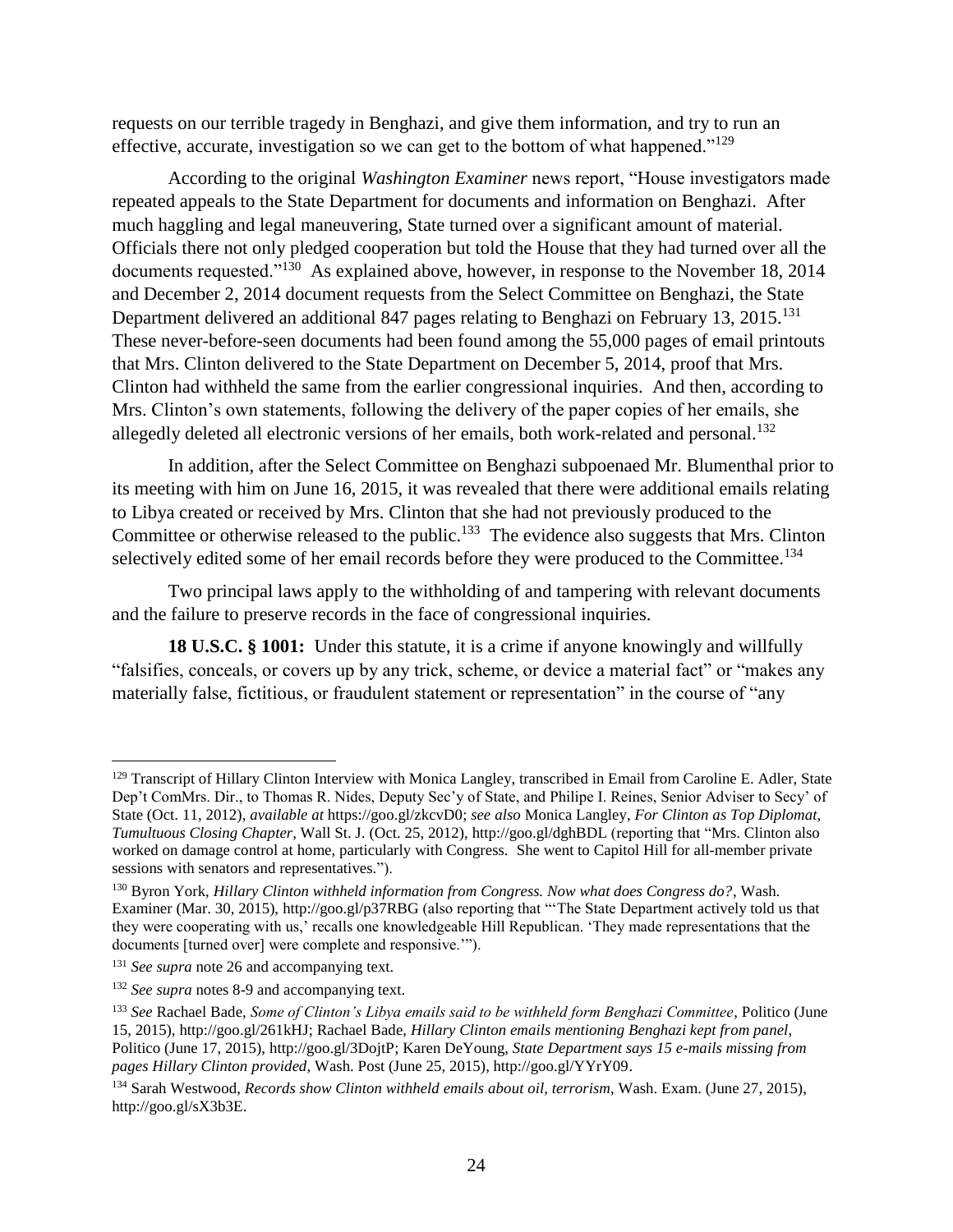investigation or review, conducted pursuant to the authority of any committee, subcommittee, commission or office of the Congress, consistent with applicable rules of the House or Senate."

**18 U.S.C. §§ 1505, 1515(b):** Under penalty of fine, imprisonment up to eight years, or both, federal law prohibits the obstruction of congressional or federal administrative proceedings, and defines three essential elements for this crime: 1) there must be an inquiry or investigation by either the House of Representatives or the Senate, or any congressional committee or joint committee; 2) the defendant must be aware of the pending proceeding; and 3) the defendant must have intentionally endeavored, among other things, to withhold or destroy documentary evidence, or to corruptly endeavor to influence, obstruct, or impede the pending proceeding.<sup>135</sup> To act "corruptly" in this context means to act "with an improper purpose, personally or by influencing another, including making a false or misleading statement, or withholding, concealing, altering, or destroying a document or other information."<sup>136</sup>

In the present case, Mrs. Clinton has been aware of congressional investigations into the Benghazi terrorist attack since September (or, at the latest, October) 2012 and has been the subject of repeated requests since then for documents and information in her possession relating to that attack. The withholding of the sole existing copies of responsive documents until February 13, 2015 or the statement that all responsive documents had previously been produced, when they may not have, may constitute obstruction of Congress. Knowledge of an ongoing congressional investigation, combined with the wiping clean of all of responsive emails residing on a personal server, both work-related and personal, without any independent verification that all pertinent and responsive documents had been turned over to the investigators, further supports an allegation of obstruction.

#### **IV. Conclusion**

Former Attorney General Mukasey's claims are supported by the following facts: 1) Mrs. Clinton's exclusively using a private email account for correspondence relating to her official duties; 2) Mrs. Clinton's storing, without authorization, those email records on a private server over which she retained exclusive control and failing to archive them in the State Department's official recordkeeping system during her tenure and for 22 months thereafter; 3) Mrs. Clinton's failing to turn over those email records to the State Department upon leaving the office of Secretary of State; 4) Mrs. Clinton's failing or delaying to turn over responsive documents in her possession upon request from congressional committees investigating the Benghazi terrorist attacks; and 5) Mrs. Clinton's wiping the electronic versions of the email records without authorization. Only upon a proper indictment and trial, would a jury, receiving proper judicial

<sup>135</sup> 18 U.S.C. § 1505.

<sup>136</sup> 18 U.S.C. § 1515(b); *see also United States v. Senffner*, 280 F.3d 755, 762 (7th Cir. 2002) (to prove the requisite mental state, it is sufficient to show only that the defendant's actions had the "natural and probable" effect of interfering with the proceeding); *United States v. Laurins*, 857 F.2d 529, 536-37 (9th Cir. 1988) (to act "corruptly" means "that the act must be done with the purpose of obstructing justice" and failure to provide or concealing documents constitutes a violation); *United States v. Presser*, 187 F. Supp. 64, 66 (N.D. Ohio 1960) (upholding an indictment alleging that the defendant "(a) . . . altered, defaced, partially destroyed and concealed a certain invoice, and (b) concealed and withheld from the Committee an envelope containing a memorandum" that bore a reasonable relation to the subject matter of the Senate committee's inquiry).